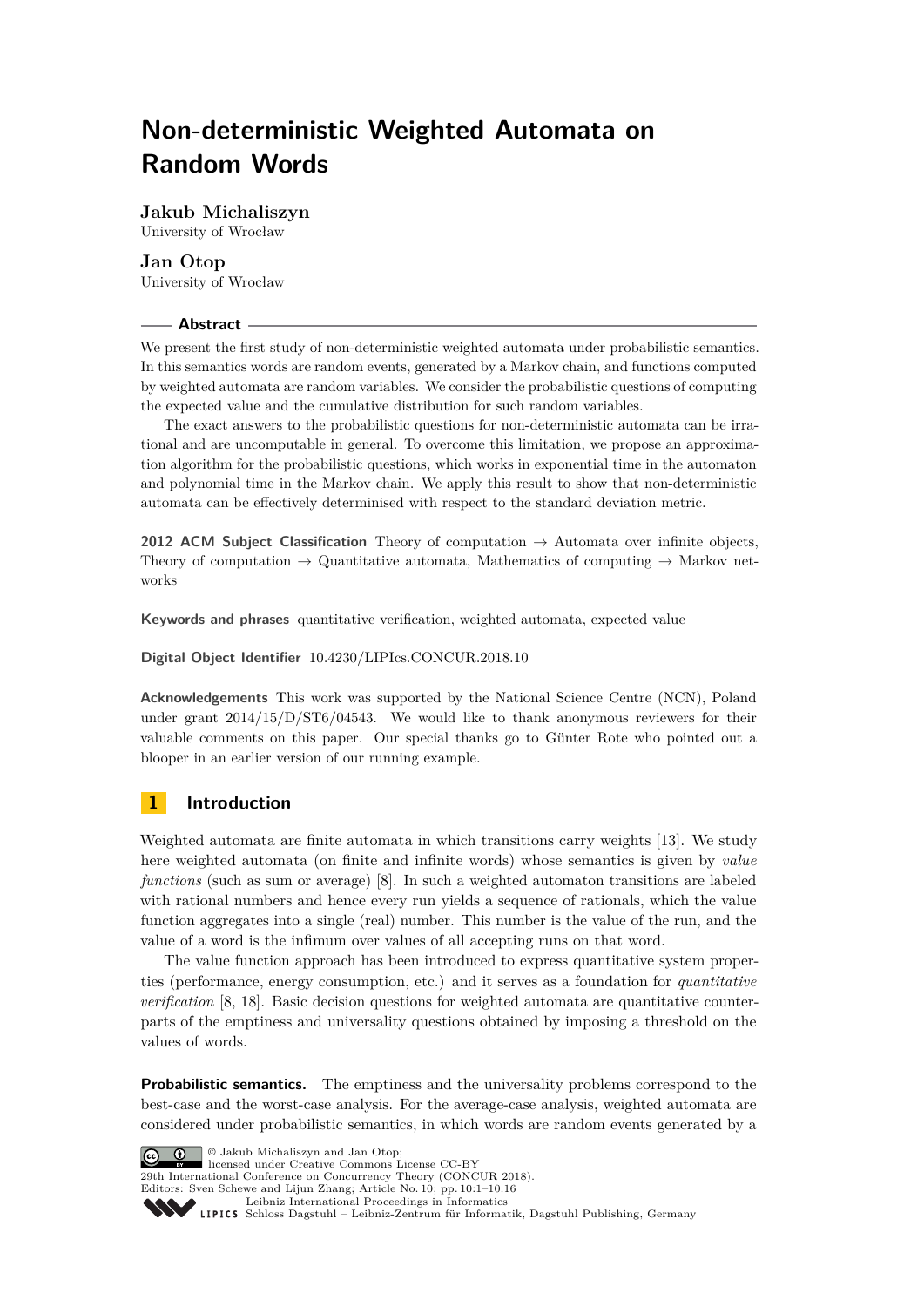## **10:2 Non-deterministic Weighted Automata on Random Words**

Markov chain [\[7,](#page-14-2) [9\]](#page-14-3). In this setting, functions from words to reals computed by deterministic weighted automata are measurable and hence can be considered as random variables. The fundamental probabilistic questions are to compute *the expected value* and *the cumulative distribution* for a given automaton and a Markov chain.

**The deterministic case.** Weighted automata under probabilistic semantics have been studied only in the deterministic case. In [\[7\]](#page-14-2), a close relationship between weighted automata under probabilistic semantics and weighted Markov chains has been established. For a weighted automaton  $A$  and a Markov chain  $M$  representing the distribution over words, the probabilistic problems for  $A$  and  $M$  coincide with the probabilistic problem of the weighted Markov chain  $A \times M$ . Weighted Markov chains have been intensively studied with single and multiple quantitative objectives [\[3,](#page-14-4) [15,](#page-15-2) [24,](#page-15-3) [10\]](#page-14-5). The above reduction does not extend to non-deterministic weighted automata [\[9,](#page-14-3) Example 30].

**Significance of nondeterminism.** Non-deterministic weighted automata are provably more expressive than their deterministic counterpart [\[8\]](#page-14-1). Many important system properties can be expressed with weighted automata only in the nondeterministic setting. This includes minimal response time, minimal number of errors and the edit distance problem [\[18\]](#page-15-0), which serves as the foundation for the *specification repair* framework from [\[5\]](#page-14-6).

Non-determinism can also arise as a result of abstraction. The exact systems are often too large and complex to operate on and hence they are approximated with smaller non-deterministic models [\[11\]](#page-14-7). The abstraction is especially important for multi-threaded programs, where the explicit model grows exponentially with the number of threads [\[17\]](#page-15-4).

#### **Our contributions**

We study non-deterministic weighted automata under probabilistic semantics. We work with weighted automata as defined in  $[8]$ , where a value function  $f$  is used to aggregate weights along a run, and the value of the word is the infimum over values of all runs. (The infimum can be changed to supremum as both definitions are dual). We primarily focus on the two most interesting value functions: the sum of weights over finite runs, and the limit average over infinite runs. The main results presented in this paper are as follows.

- $\blacksquare$  We show that the answers to the probabilistic questions for weighted automata with the sum and limit-average value functions can be irrational (Theorem [5\)](#page-8-0) and cannot be computed by any effective representation (Theorem [6\)](#page-9-0).
- We establish approximation algorithms for the probabilistic questions for weighted automata with the sum and limit-average value functions. The approximation is  $\#P$ complete for (total) weighted automata with the sum value function (Theorem [10\)](#page-10-0), and it is PSpace-hard and solvable in exponential time for weighted automata with the limit-average value function (Theorem [16\)](#page-13-0).
- We show that weighted automata with the limit-average value function can be approxim-ately determinised (Theorem [18\)](#page-14-8). Given an automaton A and  $\epsilon > 0$ , we show how to compute a deterministic automaton A*<sup>D</sup>* such that the expected difference between the values returned by both automata is at most  $\epsilon$ .

## **Applications**

We briefly discuss applications of our contributions in quantitative verification.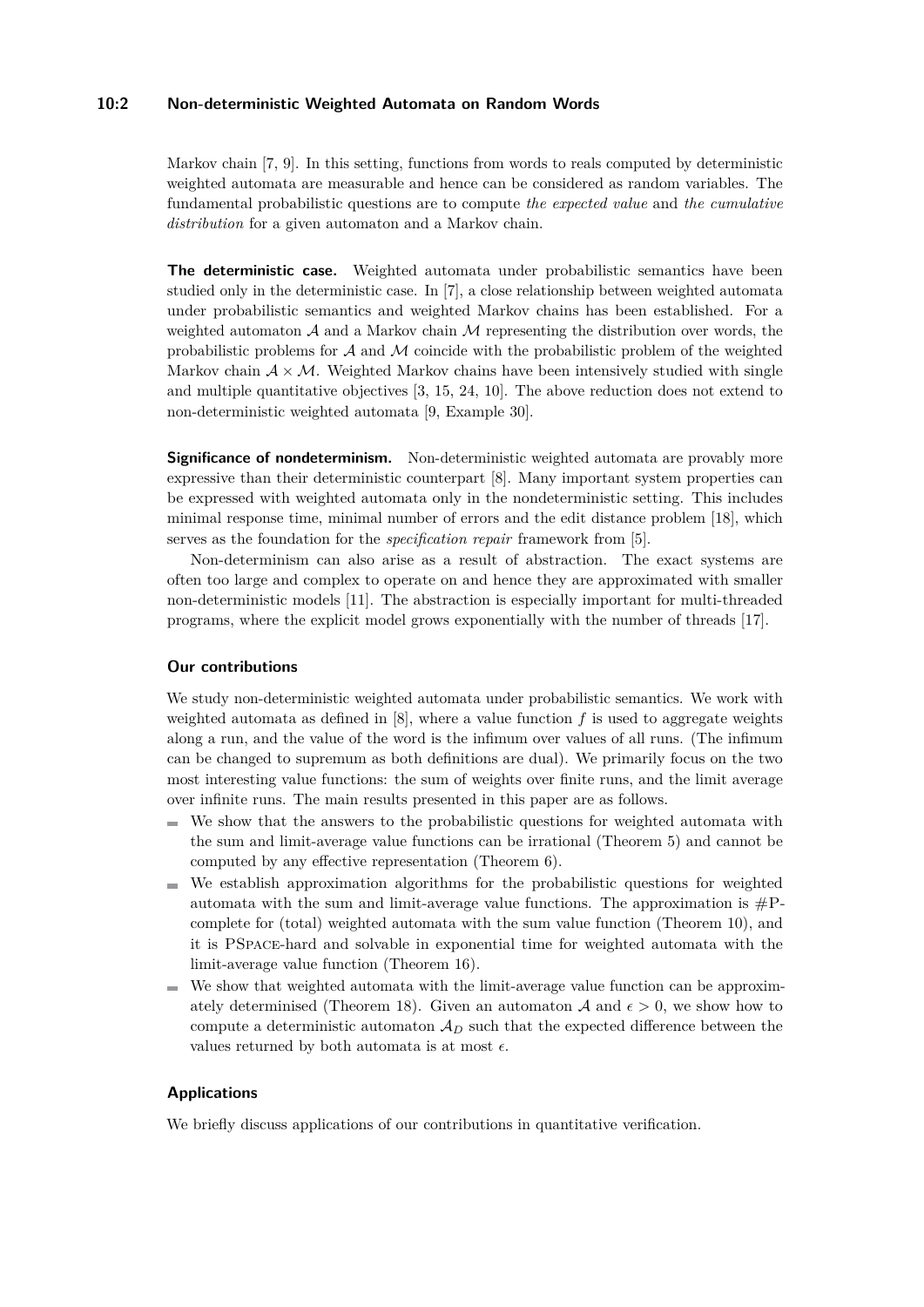- $\blacksquare$  The expected-value question corresponds to the average-case analysis in quantitative verification [\[7,](#page-14-2) [9\]](#page-14-3). Using results from this paper, we can perform the average-case analysis with respect to quantitative specifications given by non-deterministic weighted automata.
- The universality problem for non-deterministic automata, which asks whether all words ÷. have the value below a given threshold, forms a basis for some quantitative-modelchecking frameworks [\[8\]](#page-14-1). Unfortunately, the universality problem is undecidable for weighted automata with the sum or the limit average values functions. The distribution question can be considered as a computationally-attractive variant of universality, i.e., we ask whether almost-all words have value below some given threshold. We show that if the threshold can be approximated, the distribution question can be computed effectively.
- Weighted automata have been used to formally study online algorithms [\[2\]](#page-14-9). Online algorithms have been modeled by deterministic weighted automata, which make choices based solely on the past, while offline algorithms have been modeled by non-deterministic weighted automata. Relating deterministic and non-deterministic models allowed for formal verification of the worst-case competitiveness ratio of online algorithms. Using the result from our paper, we can extend the analysis from [\[2\]](#page-14-9) to the average-case competitiveness.

## **Related work**

**Probabilistic verification of qualitative properties.** Probabilistic verification asks for the probability of the sets of traces satisfying a given property. For non-weighted automata, it has been extensively studied [\[26,](#page-15-5) [12,](#page-14-10) [3\]](#page-14-4) and implemented [\[22,](#page-15-6) [19\]](#page-15-7). The prevalent approach in this area is to work with deterministic automata, and apply determinisation as needed. To obtain better complexity bounds, the probabilistic verification problem has been directly studied for unambiguous Büchi automata in [\[4\]](#page-14-11); the authors explain there the potential pitfalls in the probabilistic analysis of non-deterministic automata.

**Weighted automata under probabilistic semantics.** Probabilistic verification of weighted automata and their extensions has been studied in [\[9\]](#page-14-3). All automata considered there are deterministic.

**Markov Decision Processes (MDPs).** MDPs are a classical extension of Markov chains, which allow to model control in a stochastic environment [\[3,](#page-14-4) [15\]](#page-15-2). In MDPs probabilistic and non-deterministic transitions are interleaved. Intuitively, the non-determinism in MDPs is resolved based on the past, i.e., already generated events. In our setting, non-deterministic weighted automata work over completely generated words and hence non-determinism may be resolved based on following letters, considered as future events.

**Approximation determinisation.** As weighted automata are not determinisable, Boker and Henzinger [\[6\]](#page-14-12) studied *approximate* determinisation defined as follows. The distance *d*sup between weighted automata  $A_1$ ,  $A_2$  is defined as  $d_{\text{sup}}(A_1, A_2) = \sup_w |A_1(w) - A_2(w)|$ . A nondeterministic weighted automaton A can be *approximately* determinised if for every  $\epsilon > 0$  there exists a deterministic automaton  $\mathcal{A}_D$  such that  $d_{\text{sup}}(\mathcal{A}, \mathcal{A}_D) \leq \epsilon$ . Unfortunately, weighted automata with the limit average value function cannot be approximately determinised [\[6\]](#page-14-12). In this work we show that the approximate determinisation is possible for the standard deviation metric  $d_{std}$  defined as  $d_{std}(\mathcal{A}_1, \mathcal{A}_2) = \mathbb{E}(|\mathcal{A}_1(w) - \mathcal{A}_2(w)|).$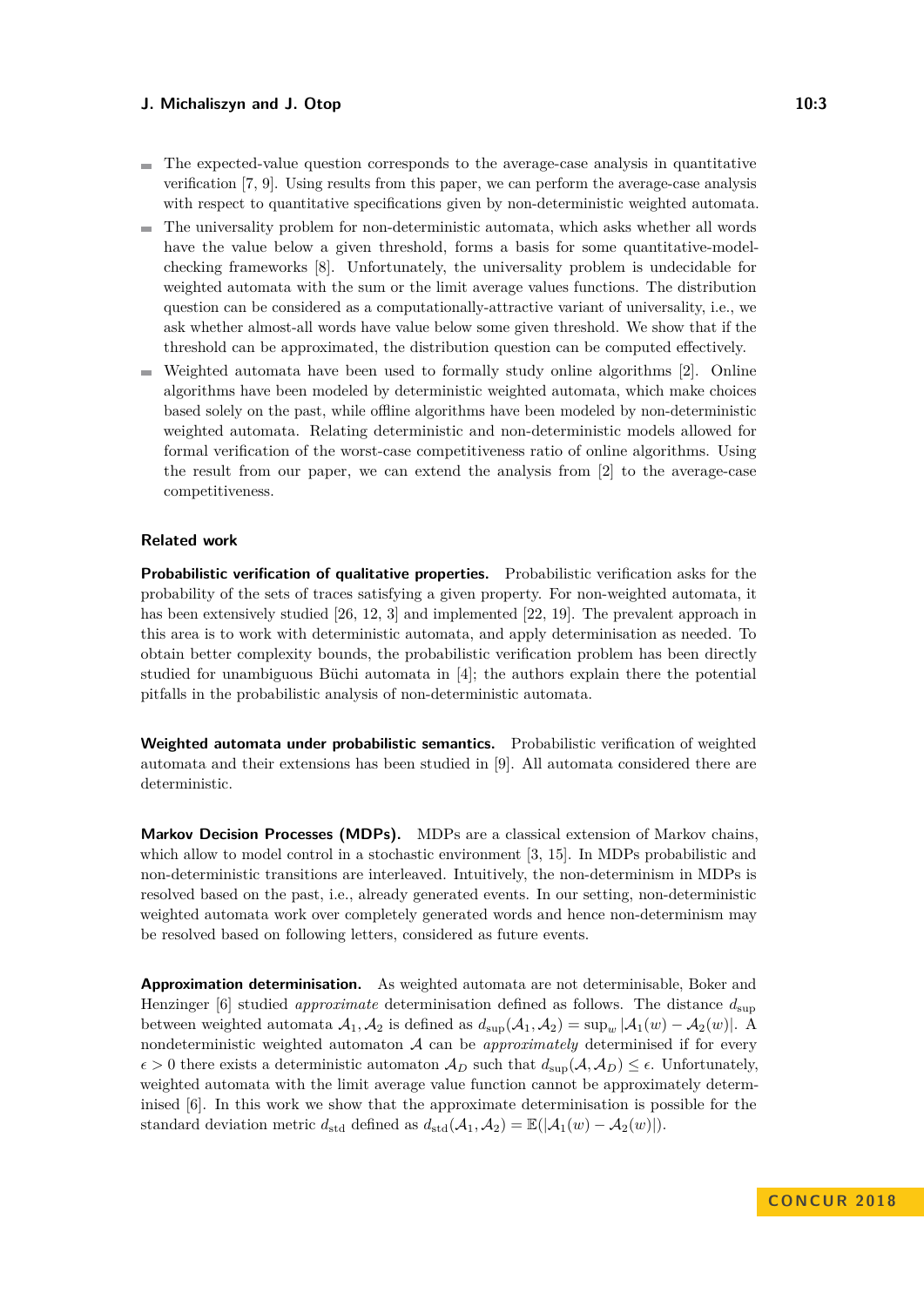#### **10:4 Non-deterministic Weighted Automata on Random Words**

# **2 Preliminaries**

Given a finite alphabet  $\Sigma$  of letters, a *word w* is a finite or infinite sequence of letters. We denote the set of all finite words over  $\Sigma$  by  $\Sigma^*$ , and the set of all infinite words over  $\Sigma$  by  $\Sigma^{\omega}$ . For a word *w*, we define *w*[*i*] as the *i*-th letter of *w*, and we define *w*[*i*, *j*] as the subword  $w[i]w[i+1] \dots w[j]$  of *w*. We use the same notation for other sequences defined later on. By |*w*| we denote the length of *w*.

A *(non-deterministic) finite automaton* (NFA) is a tuple  $(\Sigma, Q, Q_0, F, \delta)$  consisting of an input alphabet  $\Sigma$ , a finite set of states  $Q$ , a set of initial states  $Q_0 \subseteq Q$ , a set of final states *F*, and a finite transition relation  $\delta \subseteq Q \times \Sigma \times Q$ .

We denote by  $\delta(q, a)$  the set of states  $\{q' \mid \delta(q, a, q')\}$  and by  $\delta(S, a)$  the set of states  $\bigcup_{q \in S} \delta(q, a)$ . We extend this to  $\hat{\delta} : 2^Q \times \Sigma^* \to 2^Q$  in the following way:  $\hat{\delta}(S, \epsilon) = S$  (where  $\epsilon$ is the empty word) and  $\hat{\delta}(S, aw) = \hat{\delta}(\delta(S, a), w)$ , i.e.,  $\hat{\delta}(S, w)$  is the set of states reachable from *S* via *δ* over the word *w*.

**Weighted automata.** A *weighted automaton* is a finite automaton whose transitions are labeled by rational numbers called *weights*. Formally, a weighted automaton is a tuple  $(\Sigma, Q, Q_0, F, \delta, C)$ , where the first five elements are as in the finite automata, and  $C: \delta \to \mathbb{Q}$ is a function that defines *weights* of transitions. An example of a weighted automaton is depicted in Figure [1.](#page-5-0)

The size of a weighted automaton A, denoted by  $|\mathcal{A}|$ , is  $|Q| + |\delta| + \sum_{q,q',a} \text{len}(C(q, a, q'))$ , where len is the sum of the lengths of the binary representations of the numerator and the denominator of a given rational number.

A *run*  $\pi$  of an automaton A on a word *w* is a sequence of states  $\pi[0]\pi[1]$   $\dots$  such that  $\pi[0]$ is an initial state and for each *i* we have  $(\pi[i-1], w[i], \pi[i]) \in \delta$ . A finite run  $\pi$  of length *k* is *accepting* if and only if the last state  $\pi[k]$  belongs to the set of accepting states *F*. As in [\[8\]](#page-14-1), we do not consider *ω*-accepting conditions and assume that all infinite runs are accepting. Every run  $\pi$  of an automaton  $\mathcal A$  on a (finite or infinite) word  $w$  defines a sequence of weights of successive transitions of A as follows. Let  $(C(\pi))[i]$  be the weight of the *i*-th transition, i.e.,  $C(\pi[i-1], w[i], \pi[i])$ . Then,  $C(\pi) = (C(\pi)[i])_{1 \leq i \leq |w|}$ . A *value functions* f is a function that assigns real numbers to sequences of rational numbers. The value  $f(\pi)$  of the run  $\pi$  is defined as  $f(C(\pi))$ .

The value of a (non-empty) word *w* assigned by the automaton A, denoted by  $\mathcal{L}_{\mathcal{A}}(w)$ , is the infimum of the set of values of all accepting runs on *w*. The value of a word that has no (accepting) runs is infinite. To indicate a particular value function *f* that defines the semantics, we will call a weighted automaton A an *f*-automaton.

**Value functions.** We consider the following value functions. For finite runs, functions Min and Max are defined in the usual manner, and the function Sum is defined as

$$
Sum(\pi) = \sum_{i=1}^{|C(\pi)|} (C(\pi))[i]
$$

For infinite runs we consider the supremum SUP and infimum INF functions (defined like Max and Min but on infinite runs) and the limit average function LimAvg defined as

$$
\mathrm{LIMAVG}(\pi) = \limsup_{k \to \infty} \mathrm{AVG}(\pi[0, k])
$$

where for finite runs  $\pi$  we have  $\text{Avg}(\pi) = \text{SUM}(\pi)/|C(\pi)|$ .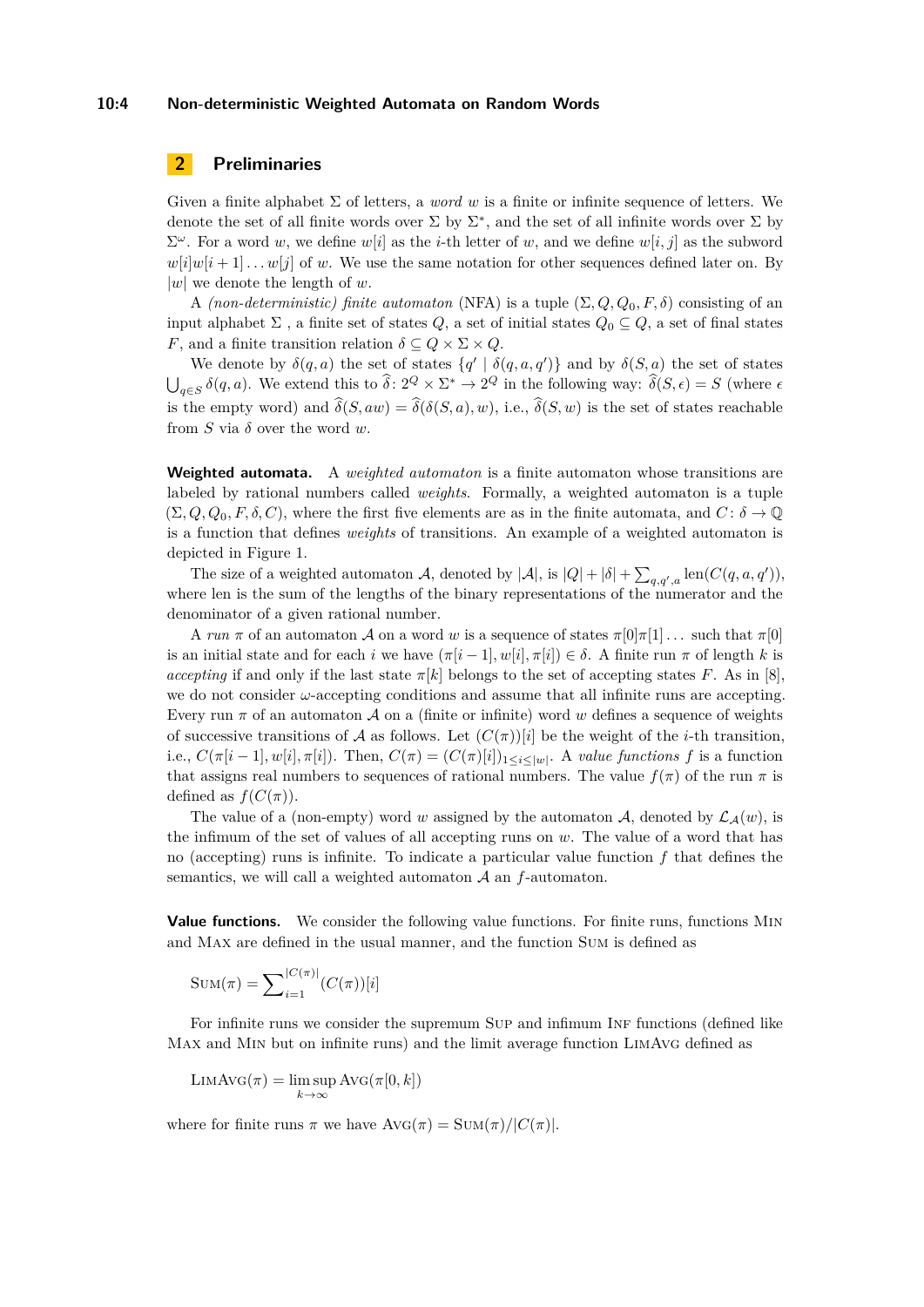## **2.1 Probabilistic semantics**

A (finite-state discrete-time) *Markov chain* is a tuple  $\langle \Sigma, S, s_0, E \rangle$ , where  $\Sigma$  is the alphabet of letters, *S* is a finite set of states,  $s_0$  is an initial state,  $E: S \times \Sigma \times S \mapsto [0, 1]$  is an edge probability function, which for every  $s \in S$  satisfies that  $\sum_{a \in \Sigma, s' \in S} E(s, a, s') = 1$ . By  $|\mathcal{M}| = |S| + |E| + \sum_{q,q',a} \text{len}(E(q,a,q'))$  we denote the size of the Markov chain M. An example of a single-state Markov chain is depicted in Figure [1.](#page-5-0)

The probability of a finite word *u* w.r.t. a Markov chain M, denoted  $\mathbb{P}_{\mathcal{M}}(u)$ , is the sum of probabilities of paths from *s*<sup>0</sup> labeled by *u*, where the probability of a path is the product of probabilities of its edges. For basic open sets  $u \cdot \Sigma^{\omega} = \{uw \mid w \in \Sigma^{\omega}\}\$ , we have  $\mathbb{P}_\mathcal{M}(u \cdot \Sigma^\omega) = \mathbb{P}_\mathcal{M}(u)$ , and then the probability measure over infinite words defined by  $\mathcal M$ is the unique extension of the above measure (by Carathéodory's extension theorem [\[14\]](#page-14-13)). We will denote the unique probability measure defined by  $\mathcal M$  as  $\mathbb P_{\mathcal M}$ , and the associated expectation measure as  $\mathbb{E}_{\mathcal{M}}$ . For example, for the Markov chain M presented in Figure [1,](#page-5-0) we have that  $\mathbb{P}_{\mathcal{M}}(ab) = \frac{1}{4}$ , and so  $\mathbb{P}_{\mathcal{M}}(\{w \in \{a,b\}^\omega \mid w[0,1] = ab\}) = \frac{1}{4}$ , whereas  $\mathbb{P}_{\mathcal{M}}(X) = 0$ for any finite set of infinite words *X*.

A *terminating* Markov chain  $\mathcal{M}^T$  is a tuple  $\langle \Sigma, S, s_0, E, T \rangle$ , where  $\Sigma$ , *S* and  $s_0$  are as usual,  $E: S \times (\Sigma \cup \{\epsilon\}) \times S \mapsto [0, 1]$  is the edge probability function, such that if  $E(s, a, t)$ , then  $a = \epsilon$  if and only if  $t \in T$ , and for every  $s \in S$  we have  $\sum_{a \in \Sigma \cup \{\epsilon\}, s' \in S} E(s, a, s') = 1$ , and *T* is a set of terminating states such that the probability of reaching a terminating state from any state  $s$  is positive. Notice that the only  $\epsilon$ -transitions in a terminating Markov chain are those that lead to a terminating state.

The probability of a finite word *u* w.r.t. M, denoted  $\mathbb{P}_{\mathcal{M}^T}(u)$ , is the sum of probabilities of paths from *s*<sup>0</sup> labeled by *u* such that the only terminating state on this path is the last one. Notice that  $\mathbb{P}_{M}$ <sup>*r*</sup> is a probability distribution on finite words whereas  $\mathbb{P}_{M}$  is not (because the sum of probabilities may exceed 1).

**Automata as random variables.** A weighted automaton defines the function  $\mathcal{L}_{\mathcal{A}}(w)$ :  $\Sigma^{\omega} \mapsto$ R that assigns values to words. This function is measurable for all the automata types we consider in this paper (see Remark [2](#page-5-1) below). Thus, this function can be interpreted as random variables w.r.t. the probabilistic space we consider. Hence, for a given automaton  $A$ and a Markov chain  $M$ , we consider the following quantities:

 $\mathbb{E}_{\mathcal{M}}(\mathcal{A})$  – the expected value of the random variable defined by  $\mathcal{A}$  w.r.t. the probability measure defined by M.

 $\mathbb{D}_{\mathcal{M},\mathcal{A}}(\lambda) = \mathbb{P}_{\mathcal{M}}(\{w \mid \mathcal{L}_{\mathcal{A}}(w) \leq \lambda\})$  – the (cumulative) distribution function of the random variable defined by  $\mathcal A$  w.r.t. the probability measure defined by  $\mathcal M$ .

In the finite words case, the expected value  $\mathbb{E}_{\mathcal{M}^T}$  and the distribution  $\mathbb{D}_{\mathcal{M}^T,A}$  are defined in the same manner.

I **Remark 1** (Bounds on the expected value and the distribution)**.** *Both quantities can be easily bounded: the value of the distribution function is always between* 0 *and* 1*. For a* LIMAVG-automaton A, we have  $\mathbb{E}_{\mathcal{M}}(\mathcal{A}) \in [\min_{\mathcal{A}}, \max_{\mathcal{A}}] \cup {\infty}$ , where  $\min_{\mathcal{A}}$  and  $\max_{\mathcal{A}}$ *denote the minimal and the maximal weight of* A*. For a* Sum*-automaton* A*, we have*  $\mathbb{E}_{\mathcal{M}}(\mathcal{A}) \in [L_{\mathcal{M}} \cdot \min_{\mathcal{A}}] \cup \{\infty\},$  where  $L_{\mathcal{M}}$  is the expected length of a word *generated by* M *(it can be computed in a standard way [\[16,](#page-15-8) Section 11.2]). In both cases,*  $\mathbb{E}_{\mathcal{M}}(\mathcal{A}) = \infty$  *if and only if the probability of the set of words with no accepting runs in* A *is positive. Note that we consider no ω-accepting conditions, and hence all infinite runs of* Sum*automata are accepting. Still there can be infinite words, on which a given* Sum*-automaton has no infinite runs. We show in Section [3.2](#page-7-0) that the distribution and expected value may be irrational, even for integer weights and uniform distributions.*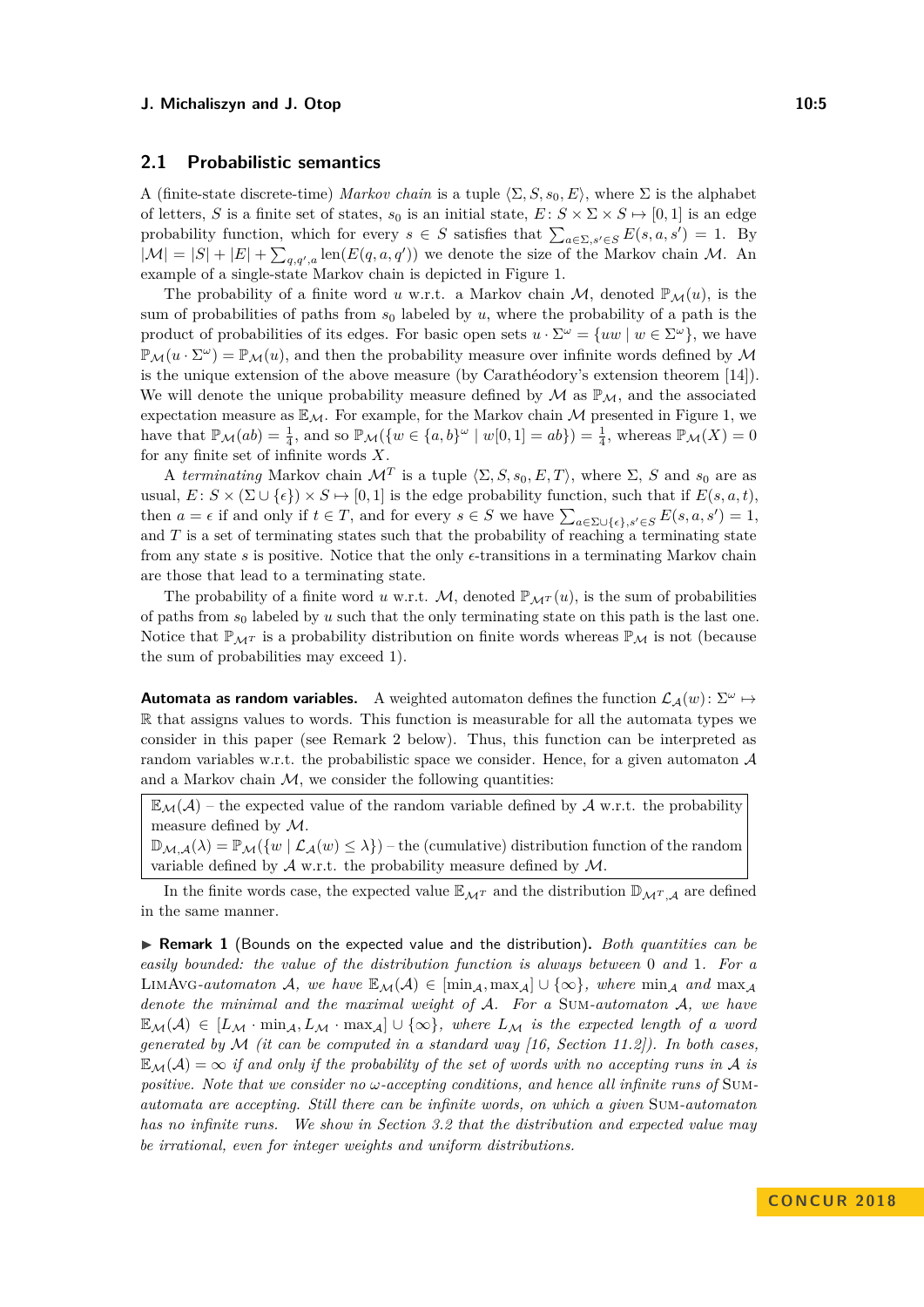<span id="page-5-0"></span>

**Figure 1** The automaton  $A = \{ \{a, b\}, \{q_x, q_a, q_b\}, \{q_a, q_b\}, \emptyset, \delta, C \}$ , where  $\delta$  $\{(q_a, a, q_a), (q_a, b, q_a), (q_a, b, q_x), (q_x, a, q_a), (q_x, a, q_b), (q_b, a, q_x), (q_b, a, q_b), (q_b, b, q_b)\}\$ and C such that  $C(q_a, b, q_a) = C(q_b, a, q_b) = C(q_a, b, q_x) = C(q_x, a, q_b) = 1$  and for all other inputs the value of C is 0 (left) and the Markov chain  $\mathcal{M} = \{\{a, b\}, \{s_0\}, \{s_0\}, E\}$  where *E* always returns 0.5 (right).

<span id="page-5-1"></span>▶ Remark 2 (Measurability of functions represented by automata). For automata on finite *words,* Inf*-automata and* Sup*-automata, measurability of* L<sup>A</sup> *is straightforward. To show that*  $\mathcal{L}_{\mathcal{A}}(w)$ :  $\Sigma^{\omega} \mapsto \mathbb{R}$  *is measurable for any non-deterministic* LIMAVG-automaton A, *it suffices to show that for every*  $x \in \mathbb{R}$ *, the preimage*  $\mathcal{L}_{\mathcal{A}}^{-1}(-\infty, x]$  *is measurable. Let*  $Q$  *be the set of states of* A. Consider the set  $\Sigma^{\omega} \times \mathbb{Q}^{\omega}$ . We can define a subset  $A_x \subseteq \Sigma^{\omega} \times \mathbb{Q}^{\omega}$  of *the pairs, the word and the run on it, where the value of the run is less than or equal to x. The set A<sup>x</sup> can be presented as a countable intersection of open sets, and hence it is Borel. Observe that*  $\mathcal{L}_{\mathcal{A}}^{-1}(-\infty, x]$  *is the projection of*  $A_x$  *on the first component*  $\Sigma^\omega$ *. The projection of a Borel set is* analytic*, which is measurable [\[20\]](#page-15-9). Thus,* L<sup>A</sup> *defined by a non-deterministic* LimAvg*-automaton is measurable.*

*The above proof of measurability requires some knowledge of descriptive set theory. We will give a direct proof of measurability of*  $\mathcal{L}_A$  *in the paper (Theorem [16\)](#page-13-0).* 

## **2.2 Computational questions**

We consider the following basic computational questions:

*The expected value question*: Given an *f*-automaton A and a (terminating) Markov chain  $M$ , compute  $\mathbb{E}_{\mathcal{M}}(\mathcal{A})$ .

*The distribution question*: Given an *f*-automaton A, a (terminating) Markov chain M and a threshold  $\lambda$ , compute  $\mathbb{D}_{\mathcal{M},\mathcal{A}}(\lambda)$ .

Each of the above questions have its decision variant (useful for lower bounds), where instead of computing the value we ask whether the value is less than a given threshold *t*.

The above questions have their approximate variants:

*The approximate expected value question*: Given an *f*-automaton A, a (terminating) Markov chain  $M$ ,  $\epsilon > 0$ , compute a number  $\eta$  such that  $|\eta - \mathbb{E}_{M}(A)| \leq \epsilon$ . *The approximate distribution question*: Given an *f*-automaton A, a (terminating) Markov chain M, a threshold  $\lambda$  and  $\epsilon > 0$  compute a number  $\eta \in [\mathbb{D}_{\mathcal{M},\mathcal{A}}(\lambda - \epsilon), \mathbb{D}_{\mathcal{M},\mathcal{A}}(\lambda + \epsilon)].$ 

In the later case, we use the Skorokhod's notion. One could expect there " $\eta \in [\mathbb{D}_{\mathcal{M},\mathcal{A}}(\lambda) \epsilon, \mathbb{D}_{\mathcal{M},\mathcal{A}}(\lambda) + \epsilon$ <sup>"</sup> instead. However, this would lead to undecidable approximation in the LimAvg case (cf. Theorem [6\)](#page-9-0).

## **3 Basic properties**

Consider an  $f$ -automaton  $A$ , a Markov chain  $M$  and a set of words  $X$ . We denote by  $\mathbb{E}_{\mathcal{M}}(\mathcal{A} \mid X)$  the expected value of  $\mathcal{A}$  w.r.t. M restricted only to words in the set X (see [\[14\]](#page-14-13)).

The following says that we can disregard a set of words with probability 0 (e.g. containing only some of the letters under uniform distribution) while computing the expected value.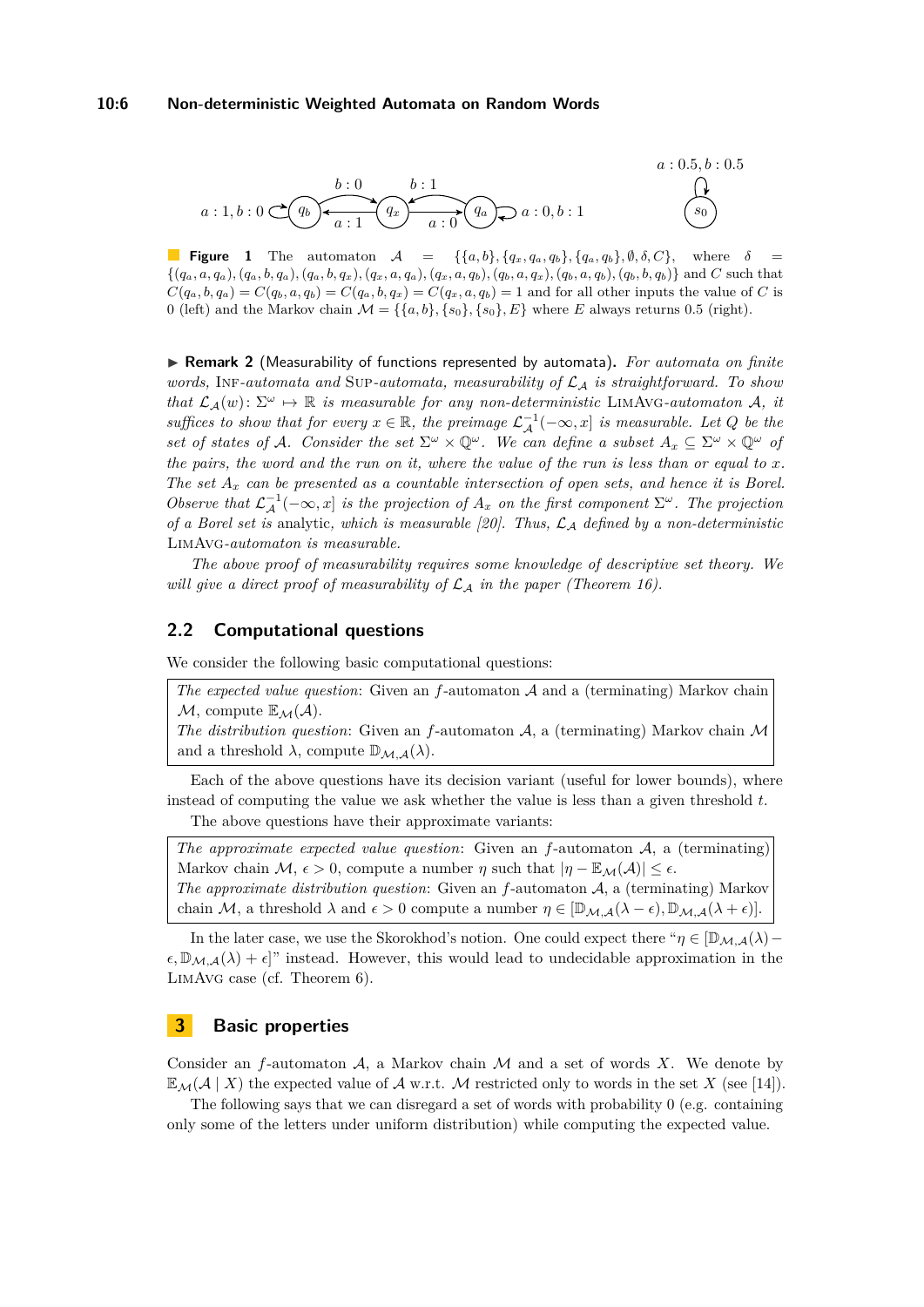<span id="page-6-0"></span>
$$
\blacktriangleright \text{Fact 3. If } \mathbb{P}(X) = 1 \text{ then } \mathbb{E}_{\mathcal{M}}(\mathcal{A}) = \mathbb{E}_{\mathcal{M}}(\mathcal{A} \mid X).
$$

The proof is rather straightforward; the only interesting case is when there are some words not in *X* with infinite values. But for all the functions we consider, one can show that in this case there is a set of words with infinite value that has a non-zero probability, and therefore  $\mathbb{E}_{\mathcal{M}}(\mathcal{A}) = \mathbb{E}_{\mathcal{M}}(\mathcal{A} \mid X) = \infty$ .

One important corollary of Fact [3](#page-6-0) is that if  $\mathcal M$  is, for example, uniform, then because the set *Y* of ultimately-periodic words (i.e., words of the form  $vw^{\omega}$ ) has probability 0, we have  $\mathbb{E}_{\mathcal{M}}(\mathcal{A}) = \mathbb{E}_{\mathcal{M}}(\mathcal{A} \mid \Sigma^{\omega} \setminus Y)$ . This suggests a possibility that the expected value may not be realised by any ultimately periodic word. We exemplify this in Remark [13.](#page-12-0)

#### **3.1 Example of computing expected value by hand**

Consider a LIMAVG-automaton  $A$  and a Markov chain  $M$  depicted in Figure [1.](#page-5-0) We encourage the reader to take a moment to study this automaton and try to figure out its expected value.

The idea behind A is as follows. Assume that A is in a state  $q_l$  for some  $l \in \{a, b\}$ . Then, it reads a word up to the first occurrence a subword *ba*, where it has a possibility to go to  $q_x$ and then to non-deterministically choose  $q_a$  or  $q_b$  as the next state. Since going to  $q_x$  and back to  $q_l$  costs the same as staying in  $q_l$ , we will assume that the automaton always goes to  $q_x$  in such a case. When an automaton is in the state  $q_x$  and has to read a word  $w = a^j b^k$ , then average cost of a run on *w* is  $\frac{j}{j+k}$  if the run goes to  $q_b$  and  $\frac{k}{j+k}$  otherwise. So the run with the lowest value is the one that goes to  $q_a$  if  $j > k$  and  $q_b$  otherwise.

To compute the expected value of the automaton, we focus on the set *X* of words *w* such that for each positive  $n \in \mathbb{N}$  there are only finitely many prefixes of *w* of the form  $w' a^j b^k$  such that  $\frac{j+k}{|w'|+j+k} \geq \frac{1}{n}$ . Notice that this means that *w* contains infinitely many *a* and infinitely many *b*. It can be proved in a standard manner that  $\mathbb{P}_M(X) = 1$ .

Let  $w \in X$  be a random event, which is a word generated by M. Since w contains infinitely many letters *a* and *b*, it can be partitioned in the following way. Let  $w = w_1 w_2 w_3 \ldots$ be a partition of *w* such that each  $w_i$  for  $i > 0$  is of the form  $a^j b^k$  for  $j \ge 0, k > 0$ , and for  $i > 1$  we also have  $j > 0$ . For example, the partition of  $w = baaabbaabbaba \dots$  is such that  $w_1 = b, w_2 = aaabbb, w_3 = aabbb, w_4 = ab, \ldots$  Let  $s_i = |w_1w_2 \ldots w_i|$ .

We now define a run  $\pi_w$  on *w* as follows:

$$
q_1^w \dots q_1^w q_x q_2^w \dots q_2^w q_x q_3^w \dots q_3^w q_x q_4^w \dots
$$

where the length of each block of  $q_i$  is  $|w_i| - 1$ ,  $q_0^w = q_a$  and  $q_i^w = q_a$  if  $w_i = a^j b^k$  for some  $j > k$  and  $q_i^w = q_b$  otherwise. It can be shown by a careful consideration of all possible runs that this run's value is the infimum of values of all the runs on this word.

<span id="page-6-1"></span>**I** Lemma 4.  $\mathcal{L}_{\mathcal{A}}(w) = \text{LIMAVG}(\pi_w)$ .

By Fact [3](#page-6-0) and Lemma [4,](#page-6-1) it remains to compute the expected value of LIMAVG( $\{\pi_w \mid w \in$ *X*}). As the expected value of the sum is the sum of expected values, we can state that

$$
\mathbb{E}_{\mathcal{M}}(\text{LimAvg}(\{\pi_w \mid w \in X\})) = \limsup_{s \to \infty} \frac{1}{s} \cdot \sum_{i=1}^s \mathbb{E}_{\mathcal{M}}(\{(C(\pi_w))[i] \mid w \in X\})
$$

It remains to compute  $\mathbb{E}_{\mathcal{M}}((C(\pi_w)[i])$ . If *i* is large enough (and since the expected value does not depend on a finite number of values, we assume that it is), the letter  $\pi_w[i]$  is in some block  $w_s = a^j b^k$ . There are  $j + k$  possible letters in this block, and the probability that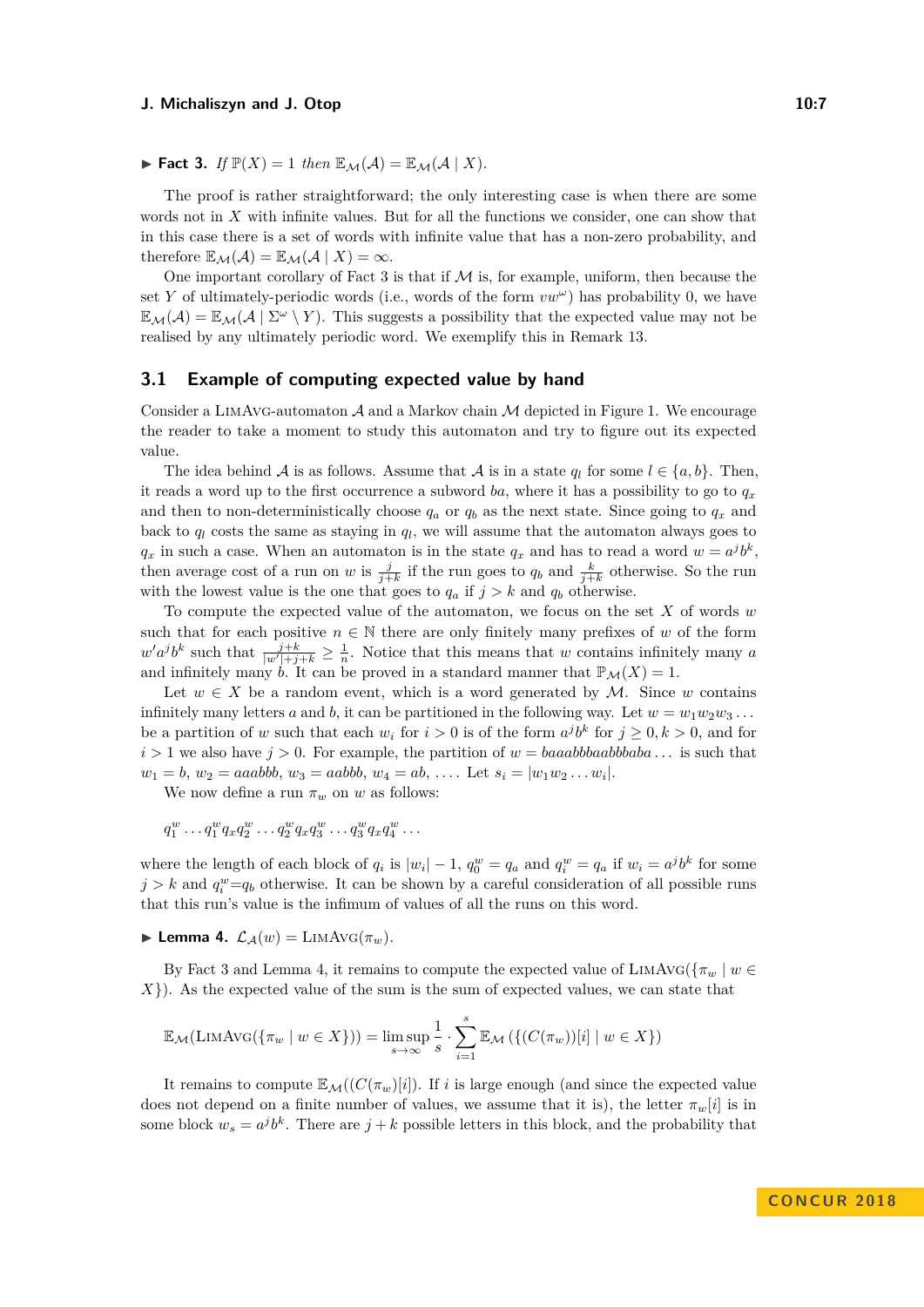#### **10:8 Non-deterministic Weighted Automata on Random Words**

the letter  $\pi_w[i]$  is an *i*th letter in such a block is  $2^{-(j+k+2)}$  ("+2", because the block has to be maximal, so we need to include the letters before the block and after the block). So the probability that a letter is in a block  $a^j b^k$  is  $\frac{j+k}{2^{j+k+2}}$ . The average cost of a such a letter is  $\min(j,k)$  $\frac{\ln(j,k)}{j+k}$ , as there are  $j+k$  letters in this block and the block contributes min $(j,k)$  to the sum.

It can be analytically checked that

$$
\sum_{j=1}^{\infty} \sum_{k=1}^{\infty} \frac{j+k}{2^{j+k+2}} \cdot \frac{\min(j,k)}{j+k} = \sum_{j=1}^{\infty} \sum_{k=1}^{\infty} \frac{\min(j,k)}{2^{j+k+2}} = \frac{1}{3}
$$

We can conclude that  $\mathbb{E}_{\mathcal{M}}(\text{LIMAVG}(\pi_w)) = \frac{1}{3}$  and, by Lemma [4,](#page-6-1)  $\mathbb{E}_{\mathcal{M}}(\mathcal{A}) = \frac{1}{3}$ .

The bottom line is that even for such a simple automaton with only one strongly connected component consisting of three states (and two of them being symmetrical), the analysis is complicated. On the other hand, we conducted a simple Monte Carlo experiment in which we computed the value of this automaton on 10000 random words of length  $2^{22}$  generated by  $\mathcal{M}$ , and observed that the obtained values are in the interval [0*.*3283*,* 0*.*3382], with the average of 0*.*33336, which is a good approximation of the expected value 0*.*(3). This foreshadows our results for LimAvg-automata: we show that computing the expected value is, in general, impossible, but it is possible to approximate it with arbitrary precision. Furthermore, the small variation of the results is not accidental – we show that for strongly-connected LimAvg-automata, almost all words have the same value (which is equal to the expected value).

## <span id="page-7-0"></span>**3.2 Irrationality of the distribution and the expected value**

We argue that the exact values of  $\mathbb{E}_{\mathcal{M}}(\mathcal{A})$  and  $\mathbb{D}_{\mathcal{M},\mathcal{A}}(\lambda)$  for SUM-automata and LIMAVGautomata may be irrational.

For the rest of this section we assume that the distribution of words is uniform. In the infinite case, this means that the Markov chain contains a single state where it loops over any letter with probability  $\frac{1}{|\Sigma|}$ , where  $\Sigma$  is the alphabet. In the finite case, this amounts to a terminating Markov chain with one regular state and one terminating state; it loops over any letter in the non-terminating state with probability  $\frac{1}{|\Sigma|+1}$  or go to the terminating state over  $\epsilon$  with probability  $\frac{1}{|\Sigma|+1}$ . Below we omit the Markov chain as it is fixed (for a given alphabet).

We define a Sum-automaton A (Figure [2\)](#page-8-1) over the alphabet  $\Sigma = \{a, \# \}$  such that  $\mathcal{A}(w) = 0$  if  $w = a \# a^2 \# \dots \# a^{2^n}$  and  $\mathcal{A}(w) \leq -1$  otherwise. Such an automaton basically picks a block with an inconsistency and verifies it. For example, if *w* contains a block  $\#a^i\#a^j\#$ , the automaton A first assigns  $-2$  to each letter *a* and upon  $\#$  it switches to the mode in which it assigns 1 to each letter *a*. Then, A returns the value  $j - 2 \cdot i$ . Similarly, we can encode the run that returns the value  $2 \cdot i - j$ . Therefore, all the runs return 0 if and only if each block of *a*'s is twice as long as the previous block. Finally, A checks whether the first block of *a*'s has length 1 and returns −1 otherwise.

A word of the form  $a \# a^2 \# \dots \# a^{2^n}$  has length  $2^{n+1} + n - 1$  and its probability is  $3^{-(2^{n+1}+n)}$  (as the probability of any given word with *n* letters over a two-letters alphabet is  $3^{-(n+1)}$ ). Therefore, the probability  $\gamma$  that a word is of the form  $a \# a^2 \# \dots \# a^{2^n}$  is equal to  $\sum_{n=0}^{\infty} 3^{-(2^{n+1}+n)}$ . Observe that  $\gamma$  written in base 3 has arbitrary long sequences of 0's and hence its representation is acyclic. Thus,  $\gamma$  is irrational. Observe that  $\gamma = 1 - \mathbb{D}_{\mathcal{A}}(-1)$ . Therefore,  $\mathbb{D}_{\mathcal{A}}(-1)$  is irrational.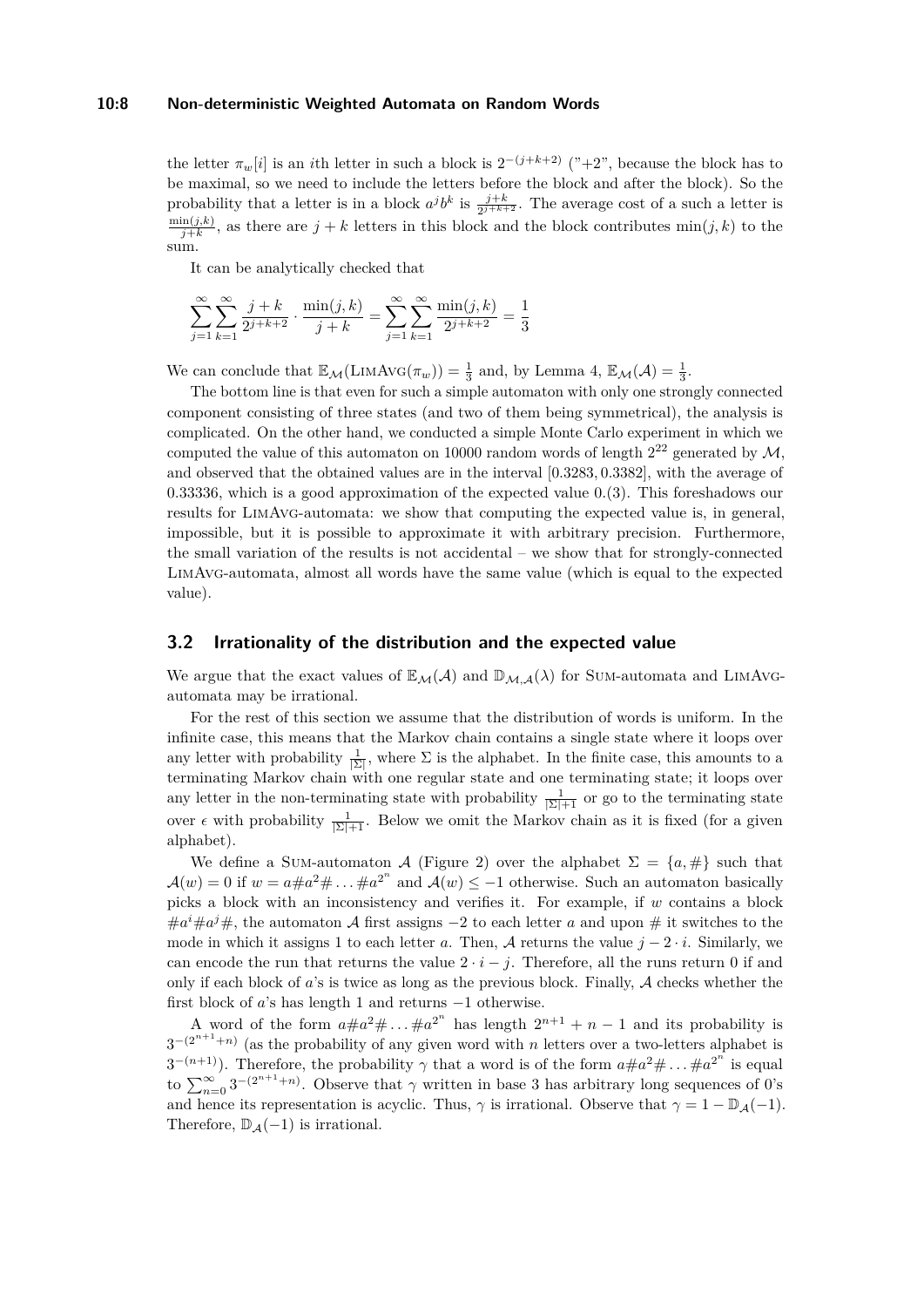<span id="page-8-1"></span>

**Figure 2** The automaton A from Section [3.2.](#page-7-0) States  $q_I$  and  $q'_I$  are initial and states but  $q$  are accepting. Any word that starts with # or *aa* has the value at most −1 because of a run that starts in  $q_I$ . For all other words, the runs starting in  $q_I$  have value  $-1$ . The accepting runs starting in  $q_I'$ have negative value only if the input word contains a (maximal) subword  $a^i \# a^j$  such that  $j \neq 2i$ .

For the expected value, we construct  $\mathcal{A}'$  such that for every word *w* we have  $\mathcal{L}_{\mathcal{A}'}(w) =$  $min(\mathcal{L}_{\mathcal{A}}(w), -1)$ . This can be done by adding to A an additional initial state  $q_0$ , which starts an automaton that assigns to all words value  $-1$ . Observe that A and A' differ only on words *w* of the form  $a \# a^2 \# \dots \# a^{2^n}$ , where  $\mathcal{A}(w) = 0$  and  $\mathcal{A}'(w) = -1$ . On all other words, both automata return the same values. Therefore,  $\mathbb{E}(\mathcal{A}) - \mathbb{E}(\mathcal{A}') = \gamma$ . It follows that at least one of the values  $\mathbb{E}(\mathcal{A}), \mathbb{E}(\mathcal{A}')$  is irrational.

The same construction works for LIMAVG. We take  $A$  (resp.,  $A'$ ) and we convert it to a LIMAVG-automaton  $\mathcal{A}_{\infty}$  (resp.,  $\mathcal{A}'_{\infty}$ ) over  $\Sigma' = \Sigma \cup \{\$\}.$  The new letter \$ resets the automaton, i.e.,  $\mathcal{A}_{\infty}$  (resp.,  $\mathcal{A}'_{\infty}$ ) has transitions from the final states of  $\mathcal{A}$  (resp.,  $\mathcal{A}'$ ) to its initial states labeled with \$. We can show that  $1 - \mathbb{D}_{\mathcal{A}_{\infty}}(-1)$  and  $\mathbb{E}(\mathcal{A}_{\infty}) - \mathbb{E}(\mathcal{A}_{\infty}')$  over the uniform distribution are equal to  $\gamma$  and hence  $\mathbb{D}_{\mathcal{A}_{\infty}}(-1)$  is irrational and one of the values  $\mathbb{E}(\mathcal{A}_{\infty})$ ,  $\mathbb{E}(\mathcal{A}'_{\infty})$  is irrational.

<span id="page-8-0"></span>I **Theorem 5.** *There exist a* Sum*-automaton and a* LimAvg*-automaton whose distributions and expected values w.r.t. the uniform distribution are irrational.*

## **4 The exact value problems**

In this section we consider the probabilistic questions for non-deterministic Sum-automata and LimAvg-automata, i.e., the problems of computing the exact values of the expected value  $\mathbb{E}_{\mathcal{M}}(\mathcal{A})$  and the distribution  $\mathbb{D}_{\mathcal{M},\mathcal{A}}(\lambda)$  w.r.t. a Markov chain M and an *f*-automaton A. We showed that these values may be irrational. But one can perhaps argue that there might be some representation of irrational numbers that can be employed to avoid this problem. We prove that this is not the case by showing that computing the exact value to any representation with decidable equality of two numbers is not possible. The proof is by a (Turing) reduction from the quantitative universality problem for Sum-automata:

*The quantitative universality problem for* Sum*-automata*: Given a Sum-automaton with weights  $-1$ , 0 and 1, decide whether for all words *w* we have  $\mathcal{L}_4(w) \leq 0$ .

The quantitative universality problem for Sum-automata is undecidable [\[21,](#page-15-10) [1\]](#page-14-14).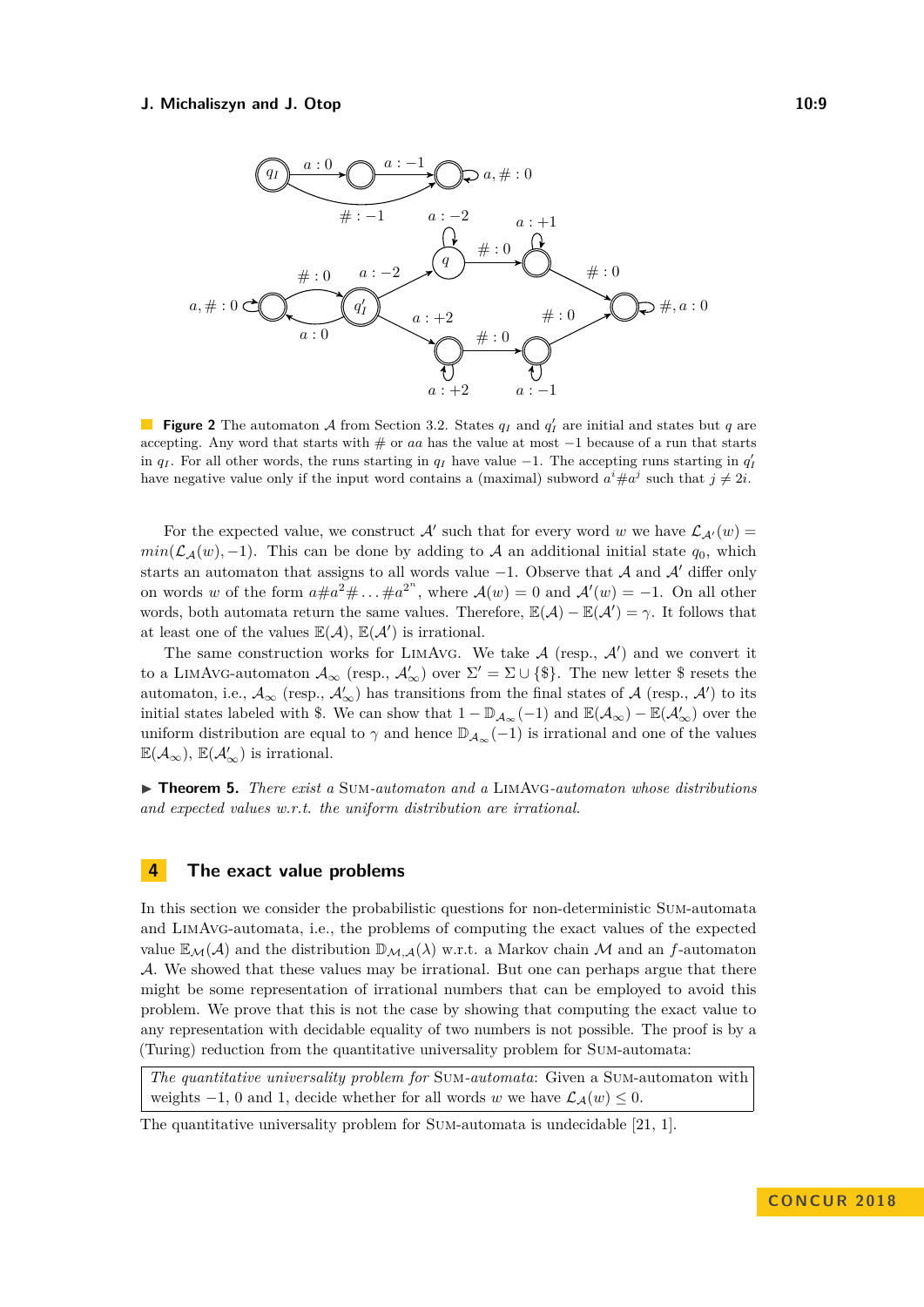#### **10:10 Non-deterministic Weighted Automata on Random Words**

We first discuss reductions to the probabilistic problems for SUM-automata. Consider an instance of the quantitative universality problem, which is a SUM-automaton  $A$ . If there is a word *w* with the value greater than 0, then  $\mathbb{P}(w) > 0$ , and thus  $\mathbb{D}_A(0) < 1$ . Otherwise, clearly  $\mathbb{D}_{\mathcal{A}}(0) = 1$ . Therefore, solving the universality problem amounts to computing whether the  $\mathbb{D}_A(0) = 1$ , and thus the latter problem is undecidable. For the expected value, we construct a SUM-automaton  $\mathcal{A}'$  such that for every word *w* we have  $\mathcal{L}_{\mathcal{A}'}(w) = min(\mathcal{L}_{\mathcal{A}}(w), 0)$ . Observe that  $\mathbb{E}(\mathcal{A}) = \mathbb{E}(\mathcal{A}')$  if and only if for every word *w* we have  $\mathcal{L}_{\mathcal{A}}(w) \leq 0$ , i.e., the answer to the universality problem is YES. Therefore, there is no Turing machine, which given a SUM-automaton  $\mathcal A$  computes  $\mathbb E(\mathcal A)$ .

For LIMAVG case, we construct a LIMAVG-automaton  $\mathcal{A}_{\infty}$  from the SUM-automaton  $\mathcal{A}_{\infty}$ by connecting all accepting states (of  $A$ ) with all initial states by transitions of weight 0 labeled by an auxiliary letter  $\#$ . For the expected value we construct  $\mathcal{A}'_{\infty}$  from  $\mathcal{A}'$  in the same way. Again, the distribution  $\mathbb{D}_{\mathcal{A}_{\infty}}(0) = 1$  if and only if for all words we have  $\mathcal{L}_{\mathcal{A}}(w) \leq 0$ . Then, observe that  $\mathbb{E}(\mathcal{A}_{\infty}) = \mathbb{E}(\mathcal{A}'_{\infty})$  if and only if for every word *w* we have  $\mathcal{L}_{\mathcal{A}}(w) \leq 0$ . Therefore, there is no Turing machine computing the expected value or the distribution of a given LimAvg-automaton.

<span id="page-9-0"></span>I **Theorem 6.** *The expected value and the distribution of (non-deterministic)* Sum*-automata (resp.,* LimAvg*-automata) are uncomputable even for the uniform distribution.*

## **4.1 Extrema automata**

We discuss the distribution problem for MIN-, MAX-, INF- and SUP-automata, where MIN and Max return the minimal and the maximal (resp.) element of a finite sequence, and Inf and Sup return the minimal and the maximal (resp.) element of an infinite sequence. The expected value of an automaton can be easily computed based on the distribution as there are only finitely many possible values of a run (each possible value is a label of some transition).

I **Theorem 7.** *For* Min*-,* Max*-,* Inf*- and* Sup*-automata* A *and a Markov chain* M*, the distribution problem can be solved in exponential time in* |A| *and polynomial time in* |M|*.*

**Proof.** We discuss the case of  $f = \text{INF}$  as the other cases are similar. Consider an INFautomaton A. For each weight *x* of A, we can construct a (non-deterministic)  $\omega$ -automaton  $\mathcal{A}_x$  that accepts only words of value greater than  $x$  – we take  $\mathcal{A}$ , remove the transitions of weight at most x, and drop all the weights. Therefore, the set of words with the value greater than *x* is regular, and hence it is measurable. We can compute its probability  $p_x$  w.r.t. M in exponential time in  $|\mathcal{A}|$  and polynomial in  $|\mathcal{M}|$  [\[3\]](#page-14-4). Note that  $p_x = 1 - \mathbb{D}_{\mathcal{M},\mathcal{A}}(x)$ .

# **5 The approximation problems**

We start the discussion on the approximation problems by showing a hardness result that holds for a wide range of value functions. We say that a function is 0-preserving if its value is 0 whenever the input consists only of 0s. Notice that functions such as Sum, LimAvg, MIN, MAX, INF, SUP and virtually all the functions from the literature [\[8\]](#page-14-1) are 0-preserving. The hardness results follow from the fact that accepted words have finite values, which we can force to be 0, while words without accepting runs have infinite values.

The answers in the approximation problems are numbers and to study the lower bounds, we consider their decision variants, called the *separation problems*. In these variants, the input is enriched with numbers *a, b* such that  $b - a > 2\epsilon$  and the instance is such that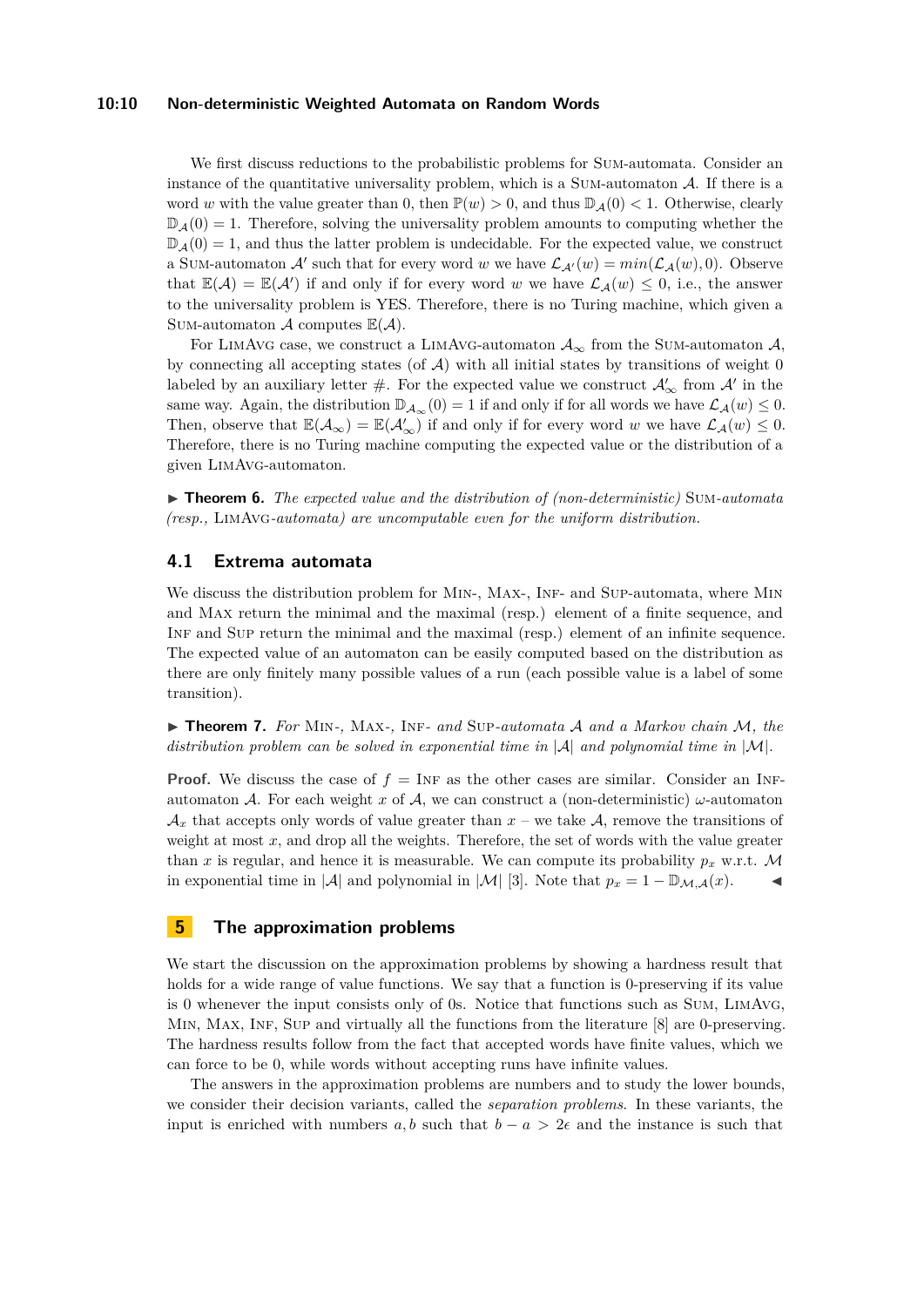$\mathbb{E}_{\mathcal{M}}(\mathcal{A}) \notin [a, b]$  (resp.  $\mathbb{D}_{\mathcal{M}}(\mathcal{A}) \notin [a, b]$ ), and the question is whether  $\mathbb{E}_{\mathcal{M}}(\mathcal{A}) < a$  (resp.  $\mathbb{D}_{\mathcal{M}}(\mathcal{A}) < a$ ). Note that having an algorithm computing one of the approximate problems (for the distribution or the expected value), we can use it to decide the separation question. Conversely, using the separation problem as an oracle, we can perform binary search on the domain to compute solve the corresponding approximation problem in polynomial time.

<span id="page-10-1"></span>I **Theorem 8.** *For a* 0*-preserving function f, the separation problems for non-deterministic f-automata are* PSpace*-hard.*

**Total automata.** Theorem [8](#page-10-1) gives us a general hardness result, which is due to accepting conditions rather than values returned by weighted automata. In the following, we focus on weights and we assume that weighted automata are *total*, i.e., they accept all the words (resp., almost all the words in the infinite-word case). For Sum-automata under the totality assumption, the approximate probabilistic questions become  $\#P$ -complete.

I **Theorem 9.** *The approximate expected value and the approximate distribution questions for non-deterministic total* Sum*-automata are* #P*-complete.*

The lower bound can be obtained by a reduction from the problem of counting the number of satisfying assignment of a given propositional formula  $\varphi$  in Conjunctive Normal Form (CNF) [\[25,](#page-15-11) [23\]](#page-15-12), which is  $\#P$ -complete. We construct an automaton that, for a formula with *n* variables, accepts only words of length *n* that encode valuations that make the formula satisfied. It follows that the expected value of the automaton equals  $3^{-(n+1)} \cdot C$ , where 3 <sup>−</sup>(*n*+1) is the probability of generating a word of length *n* under uniform distribution and *C* is the number of variable assignments satisfying  $\varphi$ .

The upper bound follows the idea that the probability that  $\mathcal{M}^T$  emits a word of length greater than *n* decreases exponentially with *n*. This means that there is *N* of polynomial size such that the distribution (resp., the expected value) of  $A$  and the distribution (resp. the expected value) of  $A$  over words up to length  $N$  differ by less than  $\epsilon$ . Based on this, we can build a Turing machine that imitates the distribution of  $\mathcal{M}^T$  over words up to length N with its non-deterministic computations.

We show that the approximation problem for LIMAVG-automata is PSPACE-hard over the class of total automata.

<span id="page-10-0"></span>▶ **Theorem 10.** *The separation problems for non-deterministic total* LIMAVG-automata are PSpace*-hard.*

**Proof.** Given a non-deterministic finite-word automaton A, we construct an infinite-word LIMAVG-automaton  $\mathcal{A}_{\infty}$  from A in the following way. We introduce an auxiliary symbol # and we add transitions labeled by  $#$  between any final state of  $A$  and any initial state of  $A$ . Then, we label all transitions of  $\mathcal{A}_{\infty}$  with 0. Finally, we connect all non-accepting states of A with an auxiliary state *q*sink, which is a sink state with all transitions of weight 1. The automaton  $\mathcal{A}_{\infty}$  is total.

Observe that if A is universal, then  $A_{\infty}$  has a run of value 0 on every word. Otherwise, if A rejects a word w, then upon reading a subword  $\#w\#$ , the automaton  $\mathcal{A}_{\infty}$  reaches  $q_{\text{sink}}$ , i.e., the value of the whole word is 1. Almost all words contain an infix  $\#w\#$  and hence almost all words have value 1.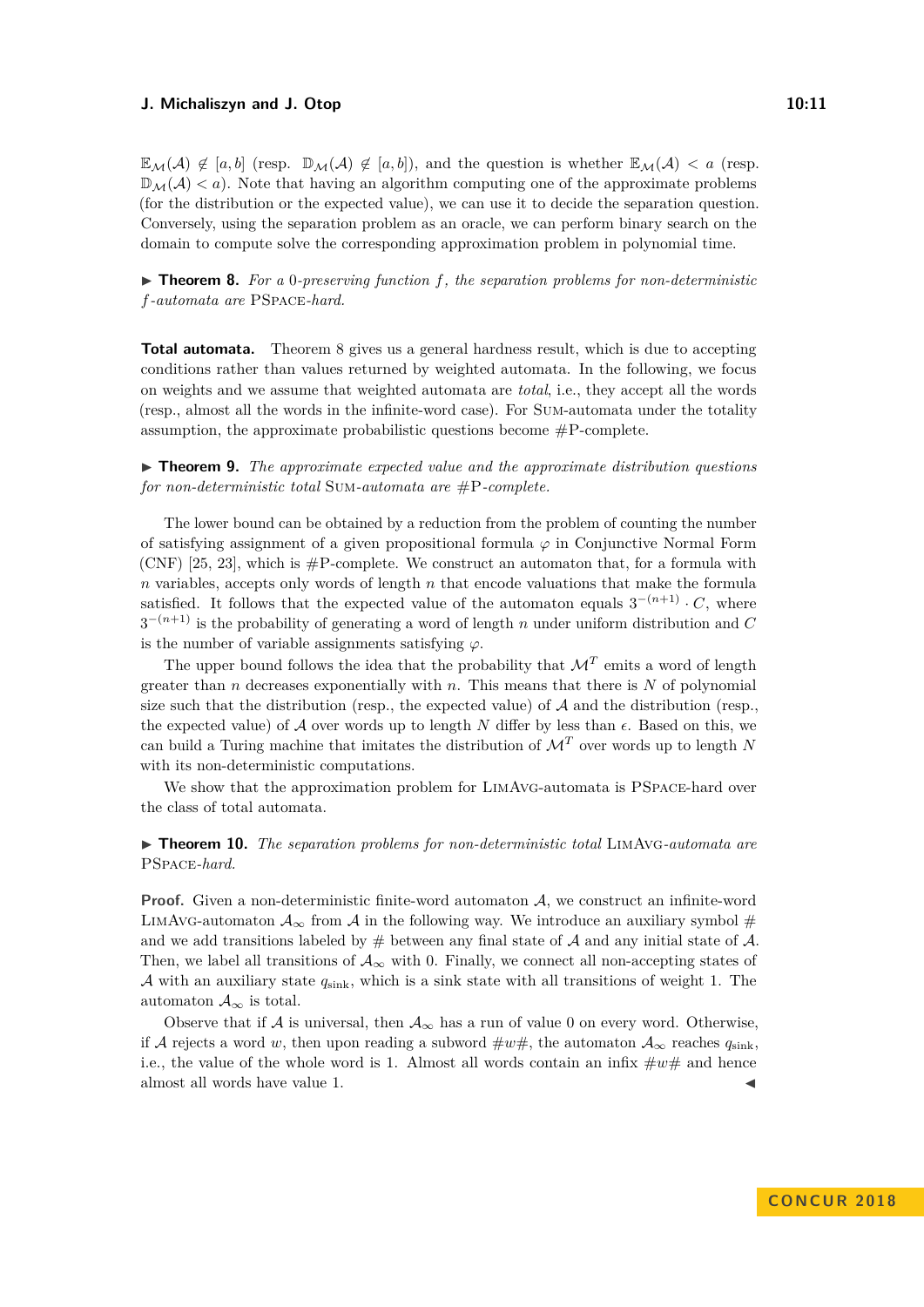# **6 Approximating LimAvg-automata in exponential time**

The case of LimAvg is significantly more complex than the other cases. First, we restrict our attention to *recurrent* LimAvg-automata and the uniform distribution over infinite words. Then, we comment on the extension to all distributions given by Markov chains. Finally, we show the proof for all LimAvg-automata over probability measures given by Markov chains.

## **6.1 Recurrent automata**

A non-deterministic LIMAVG-automaton  $\mathcal{A} = (\Sigma, Q, Q_0, \delta)$  is recurrent if and only if for every set  $S \subseteq Q$  such that  $|S| = 1$  or  $\hat{\delta}(Q_0, w) = S$  for some word *w*, there is a finite word *u* such that  $\widehat{\delta}(S, u) = Q_0$ .

For every A, which is strongly connected as a graph, there exists a set of initial states *T* with which it becomes recurrent. Moreover, the probability of words accepted by  $\mathcal A$  is either 0 or 1. Indeed, consider A as an unweighted *ω*-automaton and construct a deterministic *ω*-automaton  $\mathcal{A}^D$  through the power-set construction applied to A. Note that  $\mathcal{A}^D$  has a single bottom strongly-connected component (BSCC) and *Q*<sup>0</sup> belongs to that component. Conversely, for any strongly connected automaton  $A$ , if  $Q_0$  belongs to the BSCC of  $A<sup>D</sup>$ , then A is recurrent. Moreover, since  $\mathcal{A}^D$  has a single BSCC, for almost all words, all runs end up in that BSCC and hence the probability of the set of words having any infinite run in  ${\mathcal A}$  is either 0 or 1.

## **6.2 Nearly-deterministic approximations**

While words are generated by a Markov chain letter by letter, the run on that word can be defined only when the complete word is generated. This precludes application of standard techniques for probabilistic verification, which relies on the fact that the word and the run on it are generated simultaneously [\[26,](#page-15-5) [12,](#page-14-10) [3\]](#page-14-4).

**Key ideas.** Our main idea is to change the non-determinism to *bounded look-ahead*. This must be inaccurate, as the expected value of a deterministic automaton with bounded look-ahead is always rational, whereas Theorem [5](#page-8-0) shows that the values of non-deterministic automata may be irrational. Nevertheless, we show that bounded look-ahead is sufficient to *approximate* the probabilistic questions for recurrent automata (Lemma [11\)](#page-12-1). Furthermore, the approximation can be done effectively (Lemma [14\)](#page-13-1), which in turn gives us an exponential-time approximation algorithm for recurrent automata (Lemma [15\)](#page-13-2).

**Jumping runs.** Let  $k > 0$ . A  $k$ *-jumping run*  $\xi$  of A on a word w is an infinite sequence of states such that for every *i* there is a run  $\pi$  of A on w such that  $\xi[ki,k(i+1)-1] =$  $\pi[k_i, k(i+1) - 1].$ 

A *block* of a *k*-jumping run is a sequence  $\xi[k; k(i+1) - 1]$  for some *i*; positions  $k, 2k, \ldots$ are *jumps*, where the sequence  $\xi$  need not obey the transition relation of  $\mathcal{A}$ .

The cost *C* of a transition of a  $k$ -jumping run  $\xi$  within a block is defined as usual, while the cost of a jump is defined as the minimal weight of A. The value of a  $k$ -jumping run  $\xi$  is defined as the limit average computed for such costs.

**Optimal and block-deterministic jumping runs.** We say that a *k*-jumping run *ξ* on a word *w* is *optimal* if its value is the infimum over values of all *k*-jumping runs on *w*. We show that optimal *k*-jumping runs can be constructed nearly deterministically, i.e., only looking ahead to see the whole current block.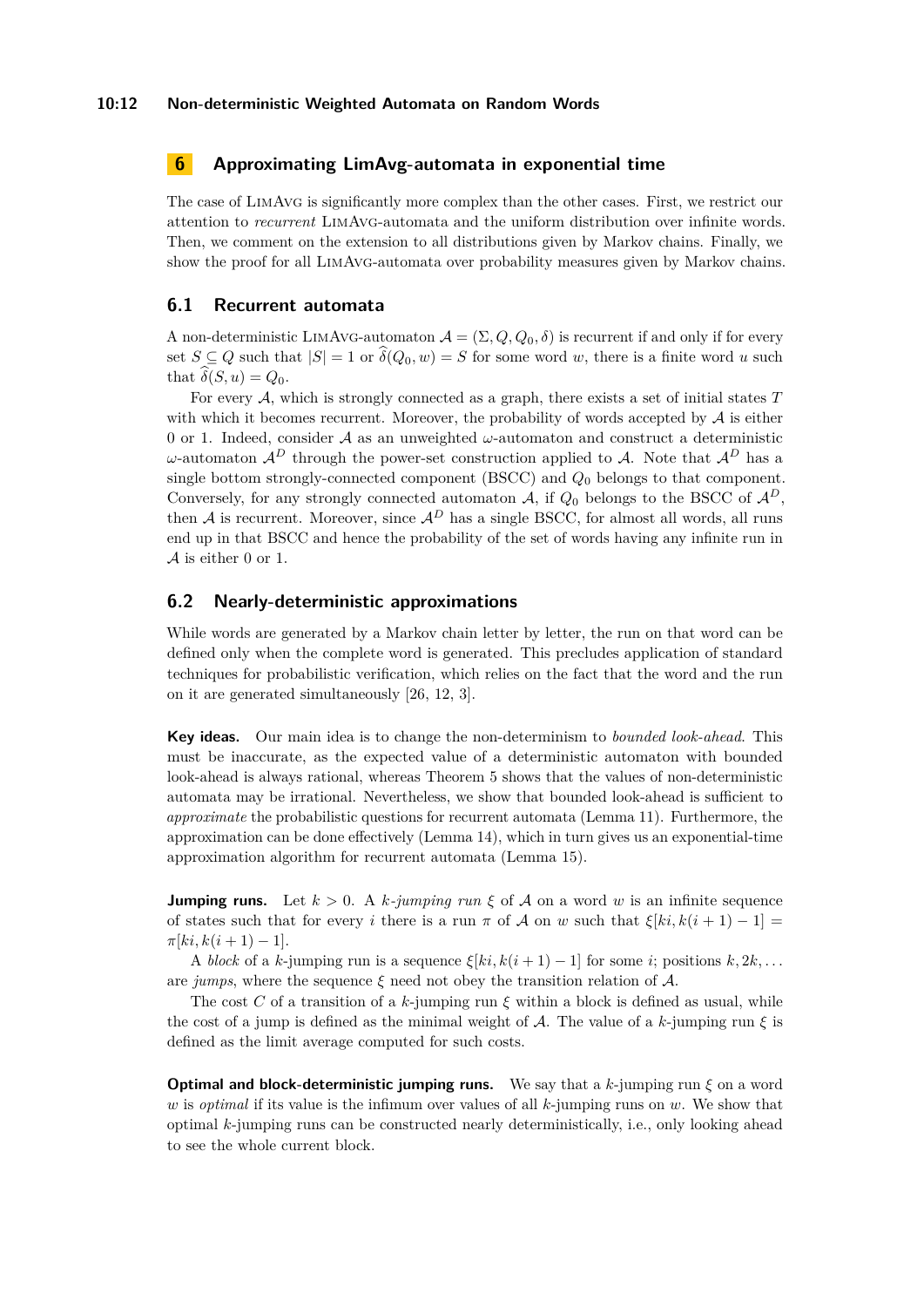For every  $S \subseteq Q$  and  $u \in \Sigma^k$  we fix a run  $\xi_{S,u}$  on  $u$  starting in one of states of *S*, which has the minimal average weight. Then, given a word  $w \in \Sigma^{\omega}$ , we define a *k*-jumping run  $\xi$ as follows. We divide *w* into *k*-letter blocks  $u_1, u_2, \ldots$  and we put  $\xi = \xi_{S_0, u_1} \xi_{S_1, u_2} \ldots$ , where  $S_0 = \{q_0\}$  and for  $i > 0$ ,  $S_i$  is the set of states reachable from  $q_0$  on the word  $u_1 \ldots u_i$ . The run *ξ<sup>o</sup>* is a *k*-jumping run and it is indeed optimal. We call such runs *block-deterministic* – they can be constructed based on finite memory – the set of reachable states  $S_i$  and the current block of the input word.

Since all runs of  $A$  are in particular  $k$ -jumping runs, the value of (any) optimal  $k$ -jumping run on *w* is less or equal to  $\mathcal{A}(w)$ . We show that for recurrent LIMAVG-automata, the values of  $k$ -jumping runs on *w* converge to  $\mathcal{A}(w)$  as  $k$  tends to infinity. To achieve this, we construct a run of  $A$  which tries to "follow" a given jumping run, i.e., after most all of the jumps it is able to synchronize with the jumping run quickly.

<span id="page-12-1"></span> $\blacktriangleright$  **Lemma 11.** Let A be a recurrent LIMAVG-automaton. For every  $\epsilon > 0$ , there exists k *such that for almost all words w, the value* A(*w*) *and the value an optimal k-jumping run on w* differ by at most  $\epsilon$ . The value  $k$  is doubly-exponential in  $|\mathcal{A}|$  and polynomial in  $\frac{1}{\epsilon}$ .

## **6.3 Random variables**

Given a recurrent LIMAVG-automaton A and  $k > 0$ , we define a function  $g[k] : \Sigma^{\omega} \to \mathbb{R}$ such that  $g[k](w)$  is the value of some optimal *k*-jumping run  $\xi_o$  on *w*. We can pick  $\xi_o$  to be block-deterministic and hence  $g[k]$  corresponds to a Markov chain  $M[k]$ . More precisely, we define  $M[k]$  labeled by  $\Sigma^k$  such that for every word w, the limit average of the path in *M*[*k*] labeled by blocks of *w* (i.e., blocks  $w[1, k]w[k+1, 2k] \dots$ ) equals  $q[k](w)$ . Moreover, the distribution of blocks  $\Sigma^k$  is uniform and hence  $M[k]$  corresponds to  $g[k]$  over the uniform distribution over Σ. The Markov chain *M*[*k*] is a labeled weighted Markov chain [\[15\]](#page-15-2), such that its states are all subsets of *Q*, the set of states of *A*. For each state  $S \subseteq Q$  and  $u \in \Sigma^k$ , the Markov chain M has an edge  $(S, \hat{\delta}(S, u))$  of probability  $\frac{1}{|\Sigma|^k}$ . The weight of an edge  $(S, S')$  labeled by *u* is the minimal average of weights of any run from some state of *S* to some state of  $S'$  over the word  $w$ .

We have the following:

 $\blacktriangleright$  **Lemma 12.** Let A be a recurrent LIMAVG-automaton and  $k > 0$ . (1) The functions  $g[k]$ *and*  $\mathcal{L}_\mathcal{A}$  *are random variables.* (2) For almost all words w we have  $g[k](w) = \mathbb{E}(g[k])$  and  $\mathcal{L}_{\mathcal{A}}(w) = \mathbb{E}(\mathcal{L}_{\mathcal{A}}).$ 

**Proof.** Since A is recurrent,  $M[k]$  has a single BSCC and hence  $M[k]$  and  $g[k]$  return the same value for almost all words [\[15\]](#page-15-2). This implies that the preimage through  $g[k]$  of each set has measure 0 or 1, and hence  $g[k]$  is measurable [\[14\]](#page-14-13). Lemma [11](#page-12-1) implies that (measurable functions)  $g[k]$  converge to  $\mathcal{L}_{\mathcal{A}}$  with probability 1, and hence  $\mathcal{L}_{\mathcal{A}}$  is measurable [\[14\]](#page-14-13). As the limit of  $g[k]$ ,  $\mathcal{L}_{\mathcal{A}}$  also has the same value for almost all words.

<span id="page-12-0"></span>I **Remark 13.** *The automaton* A *from the proof of Theorem [5](#page-8-0) is recurrent (it resets after each* \$*), so the value of* A *on almost all words is irrational. Yet, for every ultimately periodic word vw<sup>ω</sup>, the value of* A *is rational. This means that while the expected value is realised by almost all words, it is not realised by any ultimately periodic word.*

## **6.4 Approximation algorithms**

We show that the expected value of *g*[*k*] can be efficiently approximated. The approximation is exponential in the size of  $A$ , but only logarithmic in  $k$  (which is doubly-exponential due to Lemma [11\)](#page-12-1).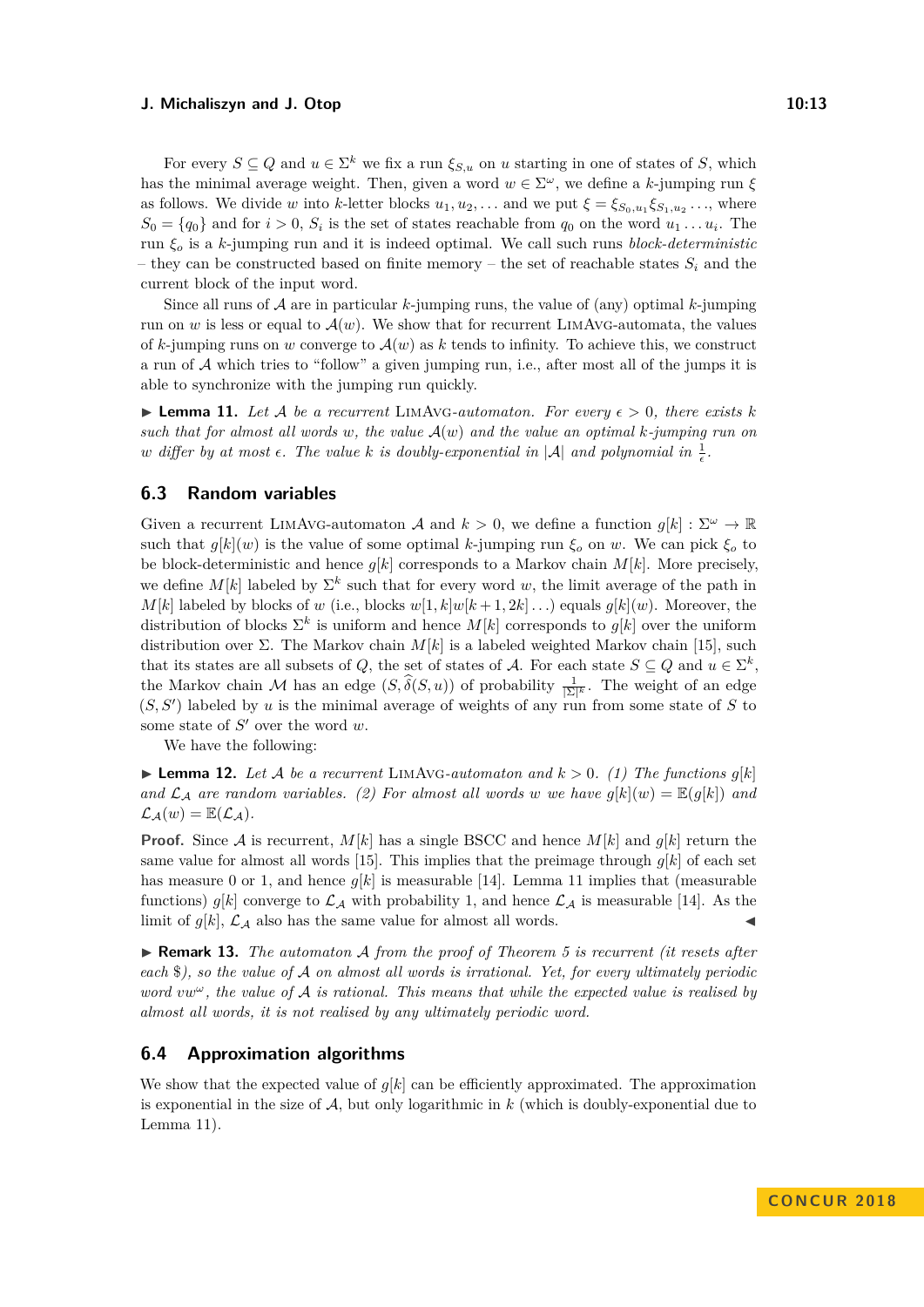#### **10:14 Non-deterministic Weighted Automata on Random Words**

<span id="page-13-1"></span> $\blacktriangleright$  **Lemma 14.** *Given a recurrent* LIMAVG-*automaton* A,  $k = 2^l$  *and*  $\epsilon > 0$ *, the expected value*  $\mathbb{E}(q[k])$  *can be approximated up to*  $\epsilon$  *in exponential time in* |A|*, logarithmic time in k* and polynomial time in  $\frac{1}{\epsilon}$ .

Lemma [11](#page-12-1) and Lemma [14](#page-13-1) imply the following:

<span id="page-13-2"></span>**► Lemma 15.** *Given a recurrent* LIMAVG-automaton A, Markov chain M,  $\epsilon$  > 0 and  $\lambda$  ∈  $\mathbb{O}$ . *we can compute*  $\epsilon$ -approximations of the distribution  $\mathbb{D}_{\mathcal{M},\mathcal{A}}(\lambda)$  and the expected value  $\mathbb{E}_{\mathcal{M}}(\mathcal{A})$ *in exponential time in*  $|\mathcal{A}|$  *and polynomial time in*  $|\mathcal{M}|$  *and*  $\frac{1}{\epsilon}$ .

**Proof.** For uniform distributions, by Lemma [11,](#page-12-1) for every  $\epsilon > 0$ , there exists k such that  $|\mathbb{E}(\mathcal{A}) - \mathbb{E}(g[k])|$  ≤  $\frac{\epsilon}{2}$ . The value *k* is doubly-exponential in |A| and polynomial in  $\frac{1}{\epsilon}$ . Then, Lemma [14,](#page-13-1) we can compute  $\gamma$  such that  $|\gamma - \mathbb{E}(g[k])| \leq \frac{\epsilon}{2}$  in exponential time in  $|\mathcal{A}|$  and polynomial in  $\frac{1}{\epsilon}$ . Thus,  $\gamma$  differs from  $\mathbb{E}(\mathcal{A})$  by at most  $\epsilon$ . Since almost all words have the same value, we can approximate  $\mathbb{D}_{\mathcal{A}}(\lambda)$  by comparing  $\lambda$  with  $\gamma$ , i.e., 1 is an  $\epsilon$ -approximation of  $\mathbb{D}_{\mathcal{A}}(\lambda)$  if  $\lambda \leq \gamma$ , and otherwise 0 is an  $\epsilon$ -approximation of  $\mathbb{D}_{\mathcal{A}}(\lambda)$ .

The case of the nonuniform distributions can be solved similarly, by encoding the Markov chain in the automaton.

We lift Lemma [15](#page-13-2) from recurrent to all LimAvg-automata and formally show that  $\mathcal{L}_A : \Sigma^\omega \to \mathbb{R}$  is measurable. To do so, we take the product of a given automaton and Markov chain and observe that its BSCC correspond to recurrent automata. A careful analysis allows to compute the values for the whole automata based on the values for the BSCC.

<span id="page-13-0"></span>**Findment 16.** *(1) For a non-deterministic* LIMAVG-automaton A the function  $\mathcal{L}_A : \Sigma^{\omega} \to$ R *is measurable. (2) Given a non-deterministic* LimAvg*-automaton* A*, Markov chain* M*,*  $\epsilon > 0$ , and  $\lambda \in \mathbb{Q}$ , we can  $\epsilon$ -approximate the distribution  $\mathbb{D}_{\mathcal{M},\mathcal{A}}(\lambda)$  and the expected value  $\mathbb{E}(\mathcal{A})$  *in exponential time in*  $|\mathcal{A}|$  *and polynomial time in*  $|\mathcal{M}|$  *and*  $\frac{1}{\epsilon}$ *.* 

# **7 Determinising and approximating LimAvg-automata**

For technical simplicity, we assume that the distribution of words is uniform. However, the results presented here extend to all distributions given by Markov chains.

Recall that for the LimAvg automata, the value of almost all words, whose optimal runs end up in the same SSC, is the same. This means that there is a finite set of values (not greater than the number of SSCs of the automaton) such that almost all the words have their values in this set.

LimAvg-automata are not determinisable [\[8\]](#page-14-1). We say that a non-deterministic LimAvgautomaton A is *weakly determinisable* if there is a deterministic LimAvg-automaton *B* such that *A* and *B* have the same value over almost all the words. From [\[9\]](#page-14-3) we know that deterministic automata return rational values for almost all the words, so not all LimAvg-automata are weakly determinisable. However, we can show the following.

<span id="page-13-3"></span> $\triangleright$  **Theorem 17.** *A* LIMAVG-automaton *A is weakly determinisable if and only if it returns rational values for almost all words.*

**Proof sketch.** Assume an automaton A with SSCs  $C_1, \ldots, C_m$ . For each *i* let  $v_i$  be defined as the expected value of  $A$  when its set of initial states is  $C_i$  and the run is bounded to stay in  $C_i$ . If A has no such runs for some  $C_i$ , then  $v_i = \infty$ .

We now construct a deterministic automaton *B* with rational weights using the standard power-set construction. We define the cost function such that the cost of any transition from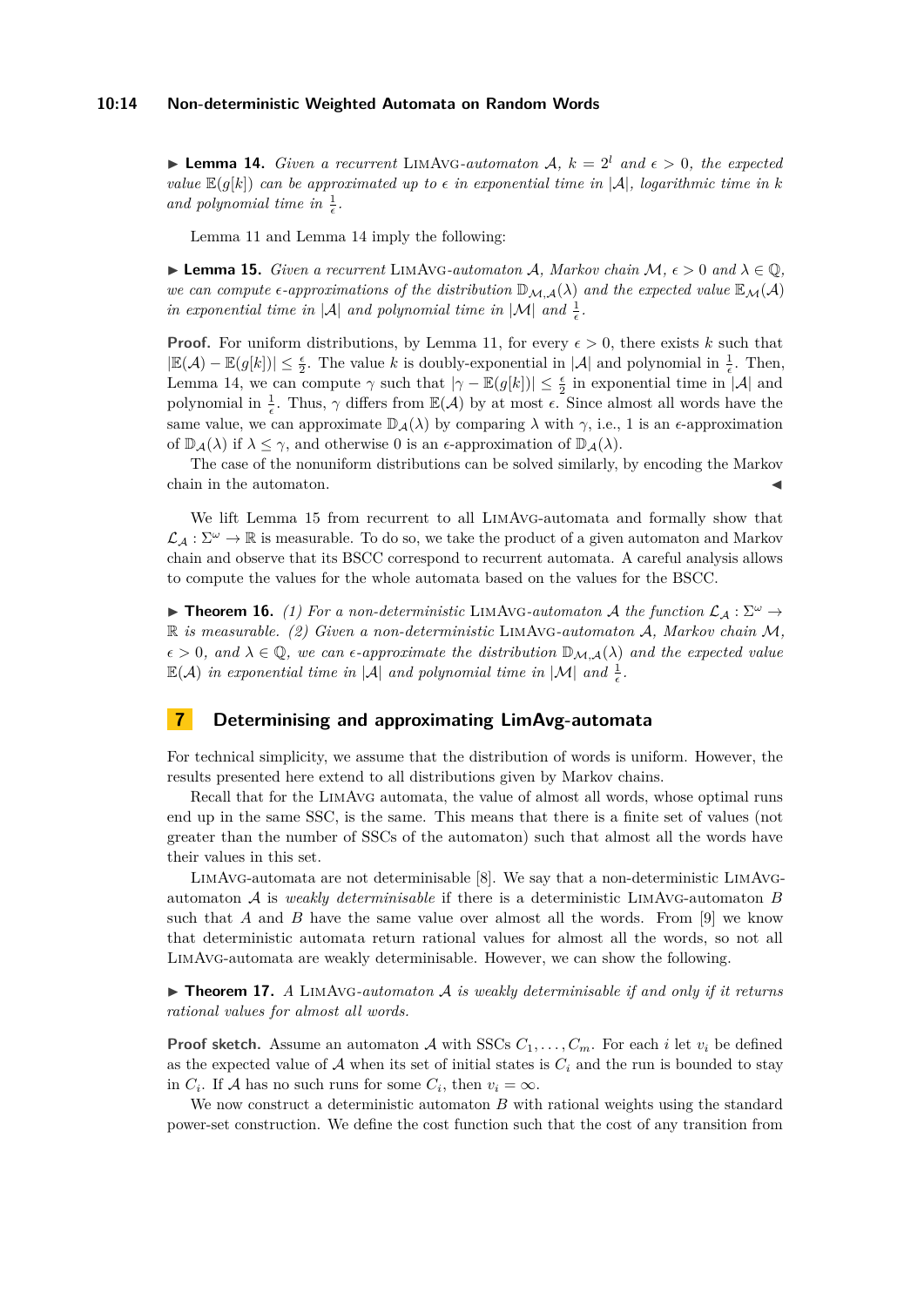a state *Y* is the minimal value  $v_i$  such that  $v_i$  is rational and *Y* contains a state from  $C_i$ . If there are no such  $v_i$ , then we set the cost to the maximal cost of  $A$ . Roughly speaking,  $B$ tracks in which SSCs *A* can be and the weight corresponds to the SSC with the lowest value.

To see that *B* weakly determinises *A* observe that for almost all words *w*, a run with the lowest value over *w* ends in some SSC and its value then equals the expected value of this component, which is rational as the value of this word is rational.

A straightforward corollary is that every non-deterministic LimAvg-automaton can be weakly determinised by an LimAvg-automaton with real weights.

Theorem [17](#page-13-3) does not provide an implementable algorithm for weakly-determinisation, because of the hardness of computing the values  $v_i$ . It is possible, however, to approximate this automaton. We say that a deterministic LIMAVG-automaton  $B \epsilon$ -approximates  $A$  if for almost every word *w* we have that  $\mathcal{L}_B(w) \in [\mathcal{L}_A(w) - \epsilon, \mathcal{L}_A(w) + \epsilon].$ 

<span id="page-14-8"></span>**Findmer 18.** For every  $\epsilon > 0$  and a non-deterministic LIMAVG-automaton A, one can *compute in exponential time a deterministic* LimAvg*-automaton that -approximates* A*.*

The proof of this theorem is similar to the proof of Theorem [17,](#page-13-3) except now it is enough to approximate the values  $v_i$ , which can be done in exponential time.

#### **References**

- <span id="page-14-14"></span>**1** Shaull Almagor, Udi Boker, and Orna Kupferman. What's decidable about weighted automata? In *ATVA*, pages 482–491. LNCS 6996, Springer, 2011.
- <span id="page-14-9"></span>**2** Benjamin Aminof, Orna Kupferman, and Robby Lampert. Reasoning about online algorithms with weighted automata. *ACM Transactions on Algorithms (TALG)*, 6(2):28, 2010.
- <span id="page-14-4"></span>**3** Christel Baier and Joost-Pieter Katoen. *Principles of model checking*. MIT Press, 2008.
- <span id="page-14-11"></span>**4** Christel Baier, Stefan Kiefer, Joachim Klein, Sascha Klüppelholz, David Müller, and James Worrell. Markov chains and unambiguous büchi automata. In *CAV 2016*, pages 23–42. Springer, 2016.
- <span id="page-14-6"></span>**5** Michael Benedikt, Gabriele Puppis, and Cristian Riveros. Regular repair of specifications. In *LICS 2011*, pages 335–344, 2011.
- <span id="page-14-12"></span>**6** Udi Boker and Thomas A. Henzinger. Approximate determinization of quantitative automata. In *FSTTCS 2012*, pages 362–373. Schloss Dagstuhl - Leibniz-Zentrum fuer Informatik, 2012.
- <span id="page-14-2"></span>**7** Krishnendu Chatterjee, Laurent Doyen, and Thomas A. Henzinger. A survey of stochastic games with limsup and liminf objectives. In *ICALP 2009*, pages 1–15, 2009.
- <span id="page-14-1"></span>**8** Krishnendu Chatterjee, Laurent Doyen, and Thomas A. Henzinger. Quantitative languages. *ACM TOCL*, 11(4):23, 2010.
- <span id="page-14-3"></span>**9** Krishnendu Chatterjee, Thomas A. Henzinger, and Jan Otop. Quantitative automata under probabilistic semantics. In *LICS 2016*, pages 76–85. ACM, 2016.
- <span id="page-14-5"></span>**10** Krishnendu Chatterjee, Mickael Randour, and Jean-François Raskin. Strategy synthesis for multi-dimensional quantitative objectives. In *CONCUR 2012*, pages 115–131, 2012.
- <span id="page-14-7"></span>**11** Edmund Clarke, Thomas Henzinger, Helmut Veith, and Roderick. Bloem. *Handbook of Model Checking*. Springer International Publishing, 2016.
- <span id="page-14-10"></span>**12** Costas Courcoubetis and Mihalis Yannakakis. The complexity of probabilistic verification. *J. ACM*, 42(4):857–907, 1995.
- <span id="page-14-0"></span>**13** Manfred Droste, Werner Kuich, and Heiko Vogler. *Handbook of Weighted Automata*. Springer, 1st edition, 2009.
- <span id="page-14-13"></span>**14** William Feller. *An introduction to probability theory and its applications*. Wiley, 1971.